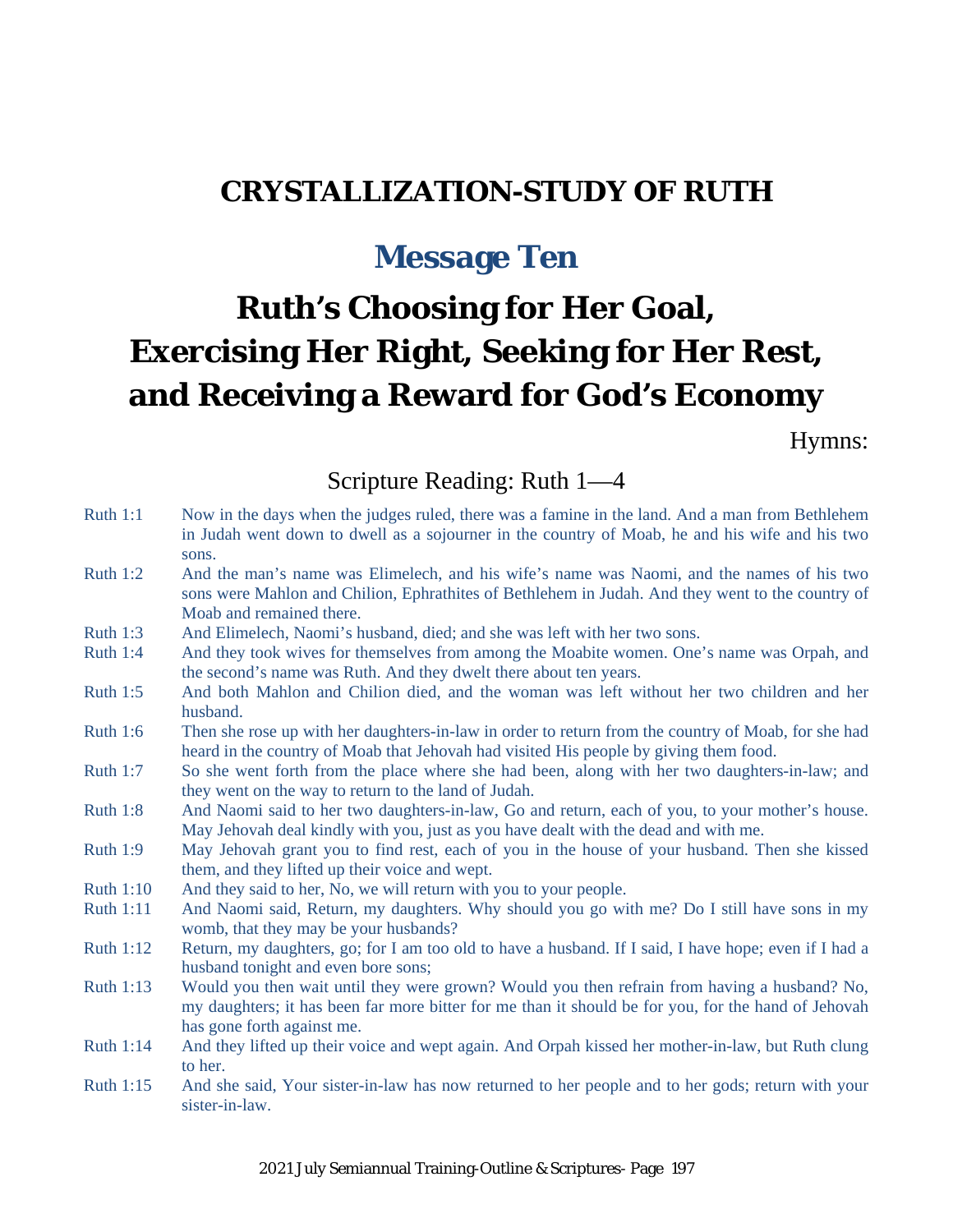- Ruth 1:16 But Ruth said, Do not entreat me to leave you and turn away from following after you. For wherever you go, I will go, and wherever you dwell, I will dwell; and your people will be my people, and your God will be my God.
- Ruth 1:17 Where you die, I will die; and there will I be buried. Jehovah do so to me, and more as well, if anything but death parts me from you.
- Ruth 1:18 And when Naomi saw that she was determined to go with her, she ceased speaking to her about it.
- Ruth 1:19 So the two of them traveled until they came to Bethlehem. And when they came to Bethlehem, all the city was stirred because of them; and the women said, Is this Naomi?
- Ruth 1:20 And she said to them, Do not call me Naomi; call me Mara; for the All-sufficient One has dealt very bitterly with me.
- Ruth 1:21 I went out full, but Jehovah has brought me back empty. Why do you call me Naomi, when Jehovah has afflicted me and the All-sufficient One has dealt harshly with me?
- Ruth 1:22 So Naomi returned, and Ruth the Moabitess, her daughter-in-law, with her, who returned from the country of Moab. And they came to Bethlehem at the beginning of the barley harvest.
- Ruth 2:1 Now Naomi had a relative of her husband's, a man of great wealth, from Elimelech's family; and his name was Boaz.
- Ruth 2:2 And Ruth the Moabitess said to Naomi, Let me go to the field and glean among the ears of grain after him in whose sight I find favor. And she said to her, Go, my daughter.
- Ruth 2:3 So she went. And she came and gleaned in the field after the reapers; and she happened to glean in a portion of the field belonging to Boaz, who was from Elimelech's family.
- Ruth 2:4 And just then Boaz came from Bethlehem and said to the reapers, Jehovah be with you. And they said to him, Jehovah bless you.
- Ruth 2:5 And Boaz said to his young man who was set over the reapers, Whose young woman is that?
- Ruth 2:6 And the young man who was set over the reapers answered and said, She is the young Moabite woman who returned with Naomi from the country of Moab;
- Ruth 2:7 And she said, Let me glean and gather after the reapers among the sheaves. So she has come and continued since morning until now, and she has sat in the house for only a little while.
- Ruth 2:8 And Boaz said to Ruth, Listen, my daughter. Do not go to glean in another field, and also do not pass from here but stay close to my young women.
- Ruth 2:9 Keep your eyes on the field that they reap; follow after them. I have charged my young men not to touch you. And when you are thirsty, you shall go to the vessels and drink of what the young men have drawn.
- Ruth 2:10 And she fell upon her face and bowed herself to the ground, and she said to him, Why have I found favor in your sight that you regard me, though I am a foreigner?
- Ruth 2:11 And Boaz answered and said to her, All that you have done for your mother-in-law since the death of your husband has been fully told me, as well as how you left your father and mother and the land of your birth, and came to a people whom you did not know before.
- Ruth 2:12 May Jehovah recompense your work, and may you have a full reward from Jehovah the God of Israel, under whose wings you have come to take refuge.
- Ruth 2:13 And she said, Let me find favor in your sight, my lord; for you have comforted me and have spoken kindly to your servant girl, though I am not like even one of your servant girls.
- Ruth 2:14 And Boaz said to her at mealtime, Come here and eat some food; and dip your morsel in the vinegar. And she sat beside the reapers, and he extended some parched grain to her. And she ate and was satisfied, and she had some left.
- Ruth 2:15 And when she rose up to glean, Boaz charged his young men, saying, Let her glean even among the sheaves, and do not reproach her.
- Ruth 2:16 And also pull out some from the bundles for her, and leave it for her to glean; and do not rebuke her.
- Ruth 2:17 So she gleaned in the field until evening. And she beat out what she had gleaned, and it was about an ephah of barley.
- Ruth 2:18 And she took it up and went into the city. And her mother-in-law saw what she had gleaned. Ruth also brought out and gave to her what she had left after she had been earlier satisfied.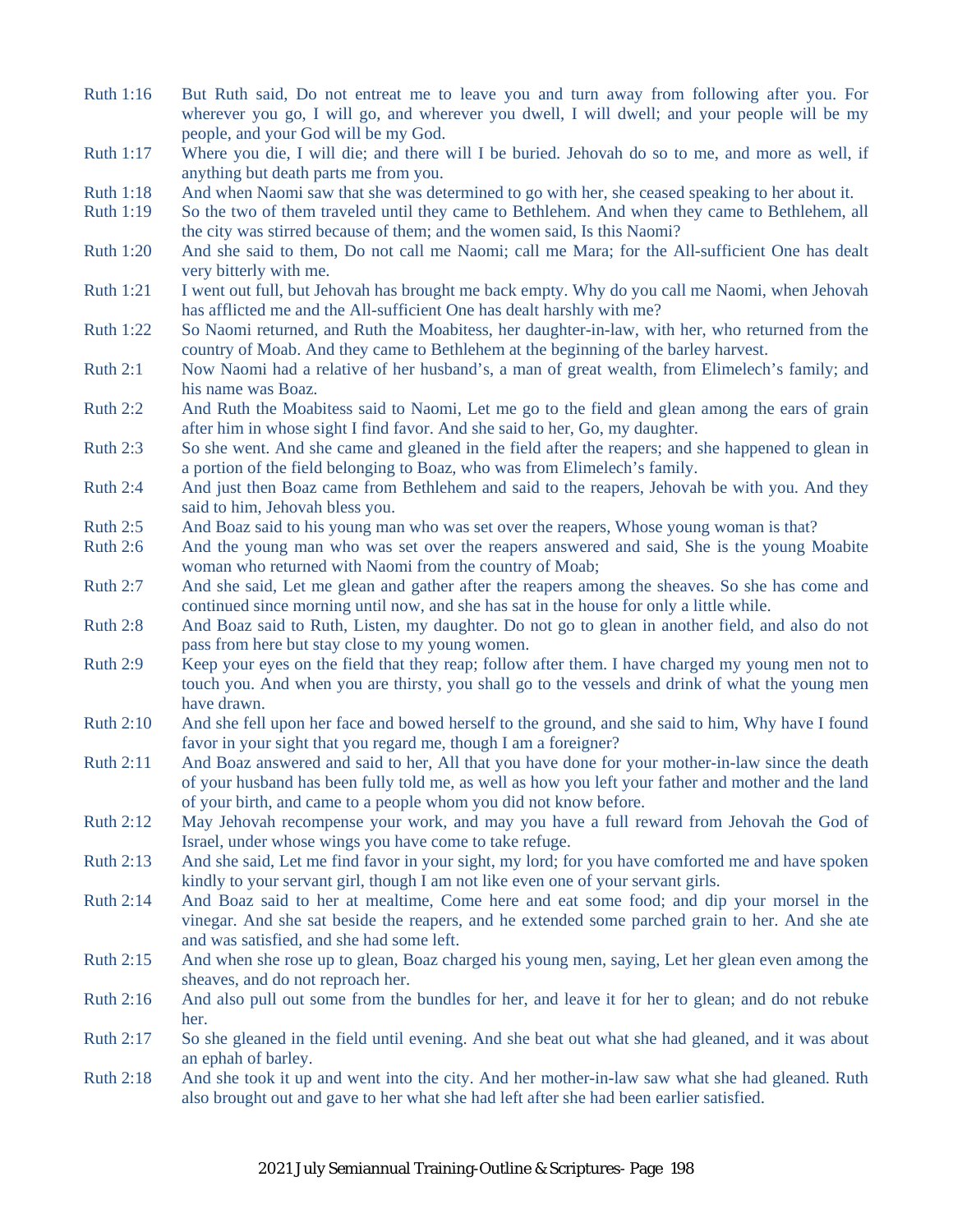- Ruth 2:19 And her mother-in-law said to her, Where did you glean today, and where did you work? Blessed be he who paid such attention to you. And she told her mother-in-law whom she had worked with and said, The name of the man whom I worked with today is Boaz.
- Ruth 2:20 And Naomi said to her daughter-in-law, Blessed be he of Jehovah, whose lovingkindness has not failed for the living and for the dead. And Naomi said to her, The man is close to us; he is one of our kinsmen.
- Ruth 2:21 And Ruth the Moabitess said, He also said to me, You shall stay close by my young men who are with me until they have completed the whole harvest that I have.
- Ruth 2:22 And Naomi said to Ruth, her daughter-in-law, It is good, my daughter, that you go out with his young women, so that others do not meet you in any other field.
- Ruth 2:23 So she stayed close to Boaz's young women and gleaned until the end of the barley harvest and the wheat harvest, and she dwelt with her mother-in-law.
- Ruth 3:1 And Naomi, her mother-in-law, said to her, My daughter, I must seek some resting place for you, that it may go well with you.
- Ruth 3:2 And now is not Boaz our relative, with whose young women you have been? Behold, he is winnowing the barley tonight at the threshing floor.
- Ruth 3:3 Wash yourself therefore, and anoint yourself, and put on your best clothes; and go down to the threshing floor. But do not make yourself known to the man until he has finished eating and drinking.
- Ruth 3:4 And when he lies down, notice the place where he lies, and go and uncover his feet, and lie down. And he will tell you what you should do.
- Ruth 3:5 And she said to her, All that you say, I will do.
- Ruth 3:6 And she went down to the threshing floor and did according to all that her mother-in-law had charged her.
- Ruth 3:7 And Boaz ate and drank, and his heart was merry. And he went to lie down at the end of the heap of grain. And she came in secretly and uncovered his feet and lay down.
- Ruth 3:8 Then at midnight the man was startled; and he turned over, and a woman was there, lying at his feet.
- Ruth 3:9 And he said, Who are you? And she said, I am Ruth, your female servant. Spread your cloak over your female servant, for you are a kinsman.
- Ruth 3:10 And he said, Blessed be you of Jehovah, my daughter. You have shown your latter kindness to be better than your first by not going after the choice young men, whether poor or rich.
- Ruth 3:11 And now, my daughter, do not fear. All that you say, I will do for you; for all the assembly of my people know that you are a worthy woman.
- Ruth 3:12 And now it is true that I am a kinsman, yet there is a kinsman closer than I.
- Ruth 3:13 Stay for the night; and in the morning if he will do the kinsman's duty, fine; let him do it. But if he is not willing to do the kinsman's duty for you, I will do it for you, as Jehovah lives. Lie down until morning.
- Ruth 3:14 And she lay at his feet until morning, then rose up before one could recognize another; for he said, Do not let it be known that the woman came to the threshing floor.
- Ruth 3:15 And he said, Bring the cloak that is on you, and hold it open. And she held it open, and he measured out six measures of barley and laid it on her. And he went into the city.
- Ruth 3:16 And when she came to her mother-in-law, she said, How are you, my daughter? And she told her all that the man had done for her.
- Ruth 3:17 And she said, These six measures of barley he gave me, for he said, Do not go to your mother-inlaw empty-handed.
- Ruth 3:18 And she said, Stay here, my daughter, until you know how the matter will fall; for the man will not rest until he has concluded the matter today.
- Ruth 4:1 Then Boaz went up to the gate and sat there. And just then the kinsman of whom Boaz had spoken came by. And Boaz said, Turn aside and sit here, friend. And he turned aside and sat down.
- Ruth 4:2 And he took ten men from among the elders of the city and said, Sit here. And they sat down.
- Ruth 4:3 And he said to the kinsman, Naomi, who has returned from the country of Moab, has put up for sale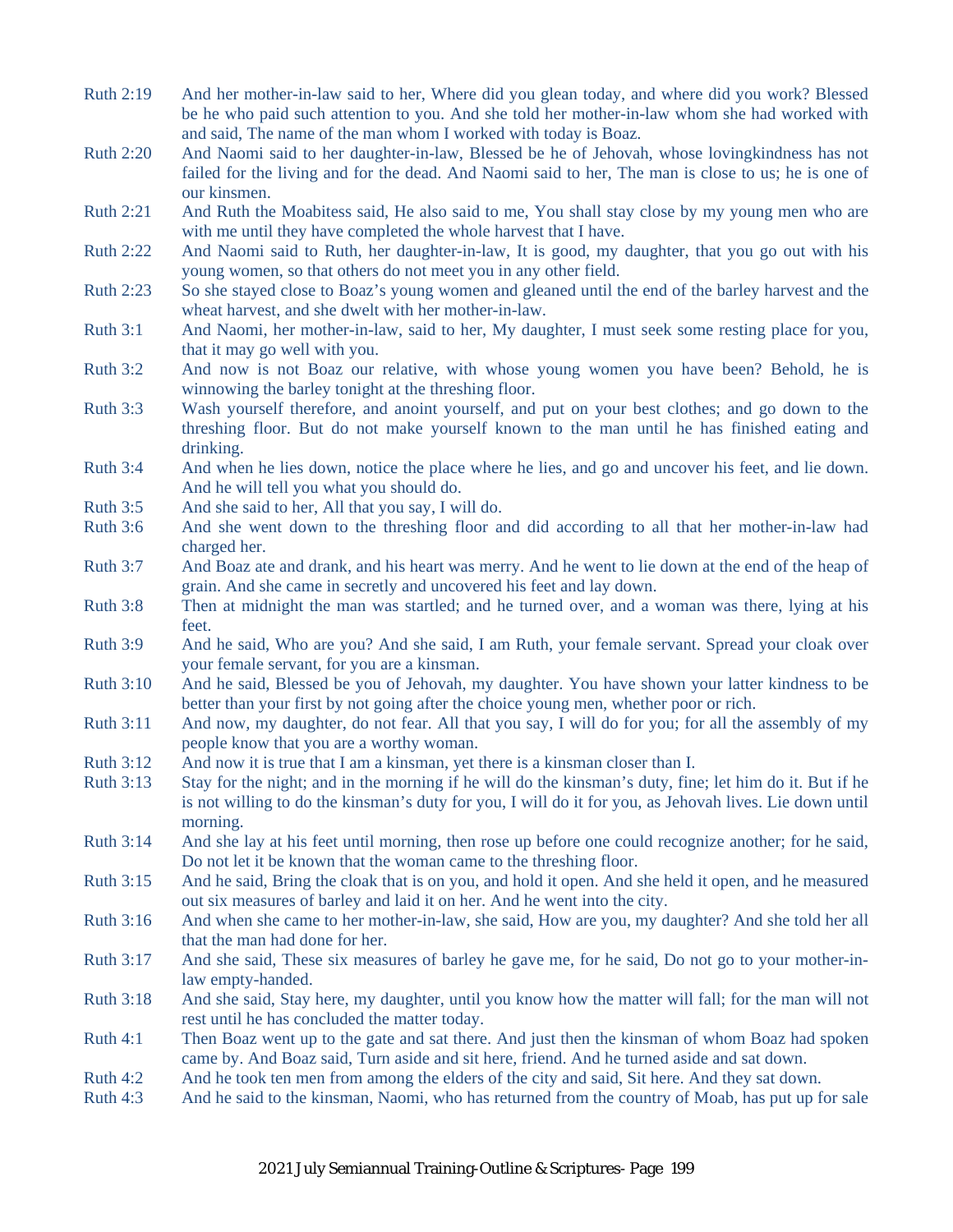the portion of the field that belonged to our brother Elimelech.

- Ruth 4:4 So I thought that I should disclose this to you and say, Buy it in the presence of those sitting here and in the presence of the elders of my people. If you can redeem it, redeem it; but if you cannot redeem it, tell me so that I will know; for there is no one to redeem it ahead of you, and I am after you. And he said, I will redeem it.
- Ruth 4:5 Then Boaz said, On the day you buy the field from Naomi's hand, you must also acquire Ruth the Moabitess, the wife of the dead man, in order to raise up the dead man's name upon his inheritance.
- Ruth 4:6 And the kinsman said, I cannot redeem it for myself, or else I will mar my own inheritance. You redeem for yourself what I should redeem, for I cannot redeem it.
- Ruth 4:7 Now such was the custom formerly in Israel concerning redeeming and exchanging that to establish any matter a man would draw off his sandal and give it to his neighbor; this was the way of attesting it in Israel.
- Ruth 4:8 So when the kinsman said to Boaz, Buy it for yourself, he drew off his sandal.
- Ruth 4:9 And Boaz said to the elders and all the people, You are witnesses today, that I buy from Naomi's hand all that was Elimelech's and all that was Chilion's and Mahlon's.
- Ruth 4:10 Furthermore Ruth the Moabitess, the wife of Mahlon, I acquire as my own wife so that I may raise up the dead man's name upon his inheritance and the dead man's name may not be cut off from among his brothers and from the gate of his place. You are witnesses today.
- Ruth 4:11 And all the people who were in the gate and the elders said, We are witnesses. May Jehovah make the woman who has come into your house like Rachel and like Leah, the two who built the house of Israel. And prosper in Ephrathah, and gain a name in Bethlehem.
- Ruth 4:12 And may your house be like the house of Perez, whom Tamar bore to Judah, through the seed that Jehovah gives you by this young woman.
- Ruth 4:13 So Boaz took Ruth, and she became his wife; and he went in unto her, and Jehovah made her conceive; and she bore a son.
- Ruth 4:14 And the women said to Naomi, Blessed be Jehovah, who has not left you today without a kinsman; and may his name be famous in Israel.
- Ruth 4:15 And he will be to you as a restorer of life and a sustainer in your old age; for your daughter-in-law, who loves you and is better to you than seven sons, has borne him.
- Ruth 4:16 And Naomi took the child and laid him on her bosom, and she became his nurse.
- Ruth 4:17 And the women neighbors gave him a name, saying, A son has been born to Naomi; and they called his name Obed. He is the father of Jesse, the father of David.
- Ruth 4:18 Now these are the generations of Perez: Perez begot Hezron,
- Ruth 4:19 And Hezron begot Ram, and Ram begot Amminadab,
- Ruth 4:20 And Amminadab begot Nahshon, and Nahshon begot Salmon,
- Ruth 4:21 And Salmon begot Boaz, and Boaz begot Obed,
- Ruth 4:22 And Obed begot Jesse, and Jesse begot David.
- **I. Judges is a book of Israel's miserable history, dark and foul; Ruth, as an appendix to the book of Judges, is the record of a couple's excellent story, bright and aromatic; the main character in this story, Ruth, is like a lily growing out of brambles and a bright star in the dark night—Ruth 1—4.**

Ruth 1—4 See the verses listed under *Scripture Reading* of this message.

**II. Chapter 1 of the book of Ruth speaks of Elimelech's swerving from the rest in God's economy (vv. 1-2), Naomi's returning to the rest in God's economy (vv. 3-7, 19-22), and Ruth's choosing for her goal (vv. 8-18):**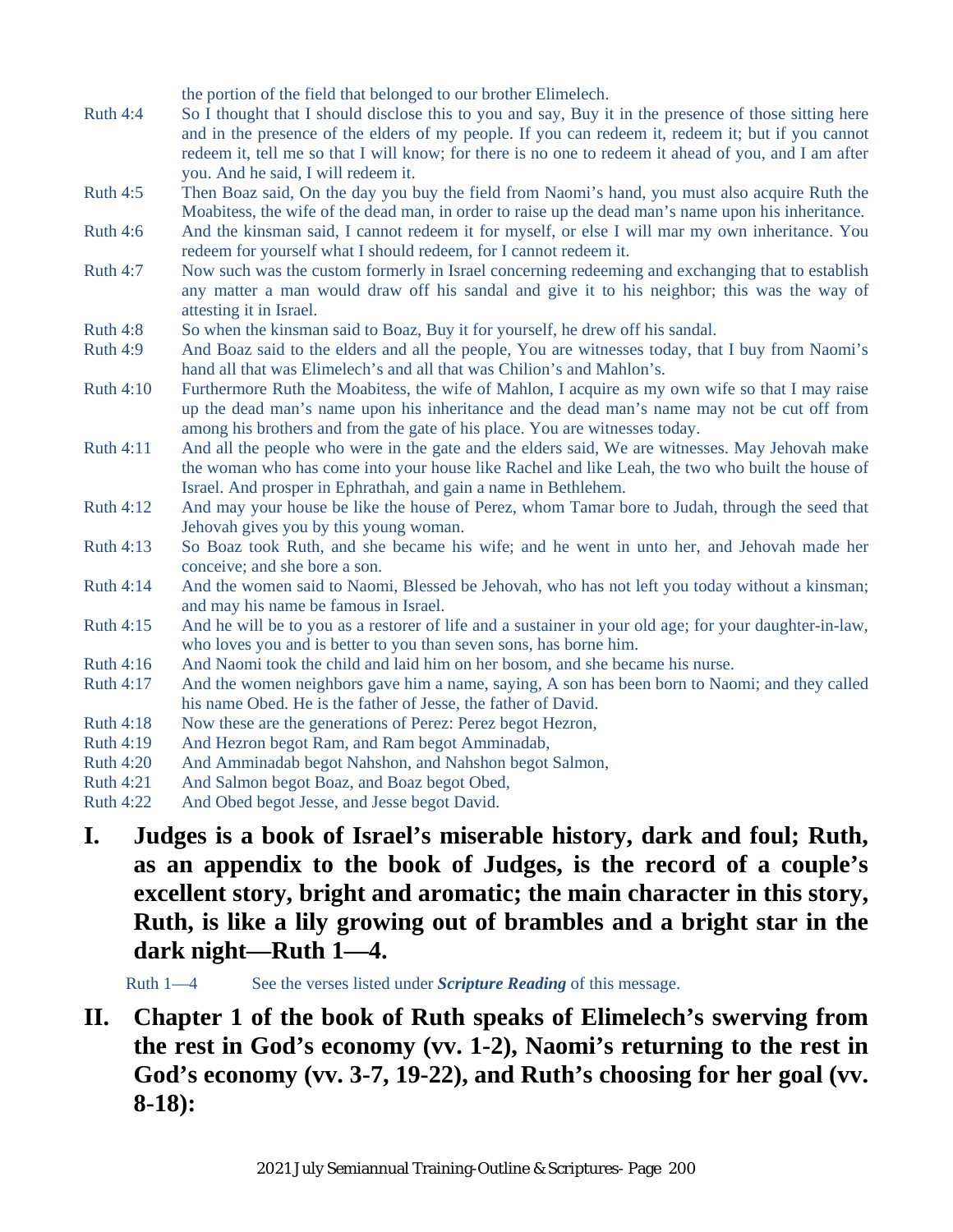- Ruth 1:1 Now in the days when the judges ruled, there was a famine in the land. And a man from Bethlehem in Judah went down to dwell as a sojourner in the country of Moab, he and his wife and his two sons.
- Ruth 1:2 And the man's name was Elimelech, and his wife's name was Naomi, and the names of his two sons were Mahlon and Chilion, Ephrathites of Bethlehem in Judah. And they went to the country of Moab and remained there.
- Ruth 1:3 And Elimelech, Naomi's husband, died; and she was left with her two sons.
- Ruth 1:4 And they took wives for themselves from among the Moabite women. One's name was Orpah, and the second's name was Ruth. And they dwelt there about ten years.
- Ruth 1:5 And both Mahlon and Chilion died, and the woman was left without her two children and her husband.
- Ruth 1:6 Then she rose up with her daughters-in-law in order to return from the country of Moab, for she had heard in the country of Moab that Jehovah had visited His people by giving them food.
- Ruth 1:7 So she went forth from the place where she had been, along with her two daughters-in-law; and they went on the way to return to the land of Judah.
- Ruth 1:19 So the two of them traveled until they came to Bethlehem. And when they came to Bethlehem, all the city was stirred because of them; and the women said, Is this Naomi?
- Ruth 1:20 And she said to them, Do not call me Naomi; call me Mara; for the All-sufficient One has dealt very bitterly with me.
- Ruth 1:21 I went out full, but Jehovah has brought me back empty. Why do you call me Naomi, when Jehovah has afflicted me and the All-sufficient One has dealt harshly with me?
- Ruth 1:22 So Naomi returned, and Ruth the Moabitess, her daughter-in-law, with her, who returned from the country of Moab. And they came to Bethlehem at the beginning of the barley harvest.
- Ruth 1:8 And Naomi said to her two daughters-in-law, Go and return, each of you, to your mother's house. May Jehovah deal kindly with you, just as you have dealt with the dead and with me.
- Ruth 1:9 May Jehovah grant you to find rest, each of you in the house of your husband. Then she kissed them, and they lifted up their voice and wept.
- Ruth 1:10 And they said to her, No, we will return with you to your people.
- Ruth 1:11 And Naomi said, Return, my daughters. Why should you go with me? Do I still have sons in my womb, that they may be your husbands?
- Ruth 1:12 Return, my daughters, go; for I am too old to have a husband. If I said, I have hope; even if I had a husband tonight and even bore sons;
- Ruth 1:13 Would you then wait until they were grown? Would you then refrain from having a husband? No, my daughters; it has been far more bitter for me than it should be for you, for the hand of Jehovah has gone forth against me.
- Ruth 1:14 And they lifted up their voice and wept again. And Orpah kissed her mother-in-law, but Ruth clung to her.
- Ruth 1:15 And she said, Your sister-in-law has now returned to her people and to her gods; return with your sister-in-law.
- Ruth 1:16 But Ruth said, Do not entreat me to leave you and turn away from following after you. For wherever you go, I will go, and wherever you dwell, I will dwell; and your people will be my people, and your God will be my God.
- Ruth 1:17 Where you die, I will die; and there will I be buried. Jehovah do so to me, and more as well, if anything but death parts me from you.
- Ruth 1:18 And when Naomi saw that she was determined to go with her, she ceased speaking to her about it.
- A. Ruth is a book of rest; the Sabbath rest is Christ as our rest, typified by the good land of Canaan—Deut. 12:9; Heb. 4:8-9: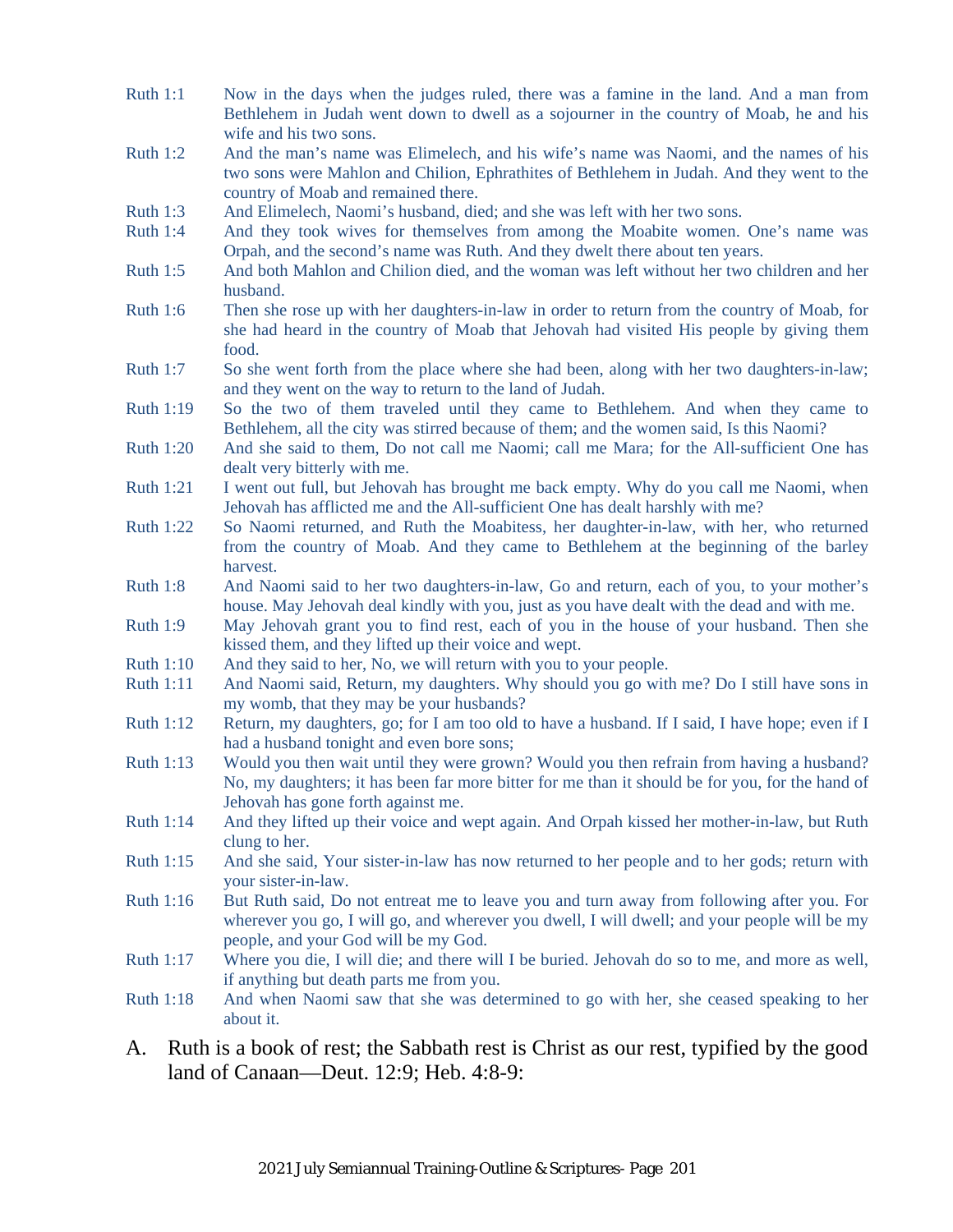- Deut. 12:9 For until now you have not come to the rest and to the inheritance that Jehovah your God is giving you.
- Heb. 4:8 For if Joshua had brought them into rest, He would not have spoken concerning another day after these things.
- Heb. 4:9 So then there remains a Sabbath rest for the people of God.
- 1.God rested on the seventh day because He had attained what He desired; the desire of God's heart is to have man on earth expressing Him in His image and representing Him with His dominion—Gen. 1:26-28; Rom. 8:28-29; 2 Cor. 3:18; Rom. 5:17, 21; Rev. 5:9-10; 22:5.
	- Gen. 1:26 And God said, Let Us make man in Our image, according to Our likeness; and let them have dominion over the fish of the sea and over the birds of heaven and over the cattle and over all the earth and over every creeping thing that creeps upon the earth.
	- Gen. 1:27 And God created man in His own image; in the image of God He created him; male and female He created them.
	- Gen. 1:28 And God blessed them; and God said to them, Be fruitful and multiply, and fill the earth and subdue it, and have dominion over the fish of the sea and over the birds of heaven and over every living thing that moves upon the earth.
	- Rom. 8:28 And we know that all things work together for good to those who love God, to those who are called according to His purpose.
	- Rom. 8:29 Because those whom He foreknew, He also predestinated to be conformed to the image of His Son, that He might be the Firstborn among many brothers;
	- 2 Cor. 3:18 But we all with unveiled face, beholding and reflecting like a mirror the glory of the Lord, are being transformed into the same image from glory to glory, even as from the Lord Spirit.
	- Rom. 5:17 For if, by the offense of the one, death reigned through the one, much more those who receive the abundance of grace and of the gift of righteousness will reign in life through the One, Jesus Christ.
	- Rom. 5:21 In order that just as sin reigned in death, so also grace might reign through righteousness unto eternal life through Jesus Christ our Lord.
	- Rev. 5:9 And they sing a new song, saying: You are worthy to take the scroll and to open its seals, for You were slain and have purchased for God by Your blood men out of every tribe and tongue and people and nation,
	- Rev. 5:10 And have made them a kingdom and priests to our God; and they will reign on the earth.
	- Rev. 22:5 And night will be no more; and they have no need of the light of a lamp and of the light of the sun, for the Lord God will shine upon them; and they will reign forever and ever.
- 2.In the Old Testament the good land was a rest because the temple could be built there; the temple was the ultimate consummation of the entering into the good land by the children of Israel; with the temple God could have His expression and His representation for His kingdom, government, and administration—1 Kings 8:1-11.
	- 1 Kings 8:1 Then Solomon assembled the elders of Israel and all the heads of the tribes, the leaders of the fathers' houses of the children of Israel, before King Solomon in Jerusalem in order to bring up the Ark of the Covenant of Jehovah from the city of David, which is Zion.
	- 1 Kings 8:2 And all the men of Israel assembled themselves before King Solomon at the feast in the month of Ethanim, which is the seventh month.
	- 1 Kings 8:3 And when all the elders of Israel came, the priests took up the Ark;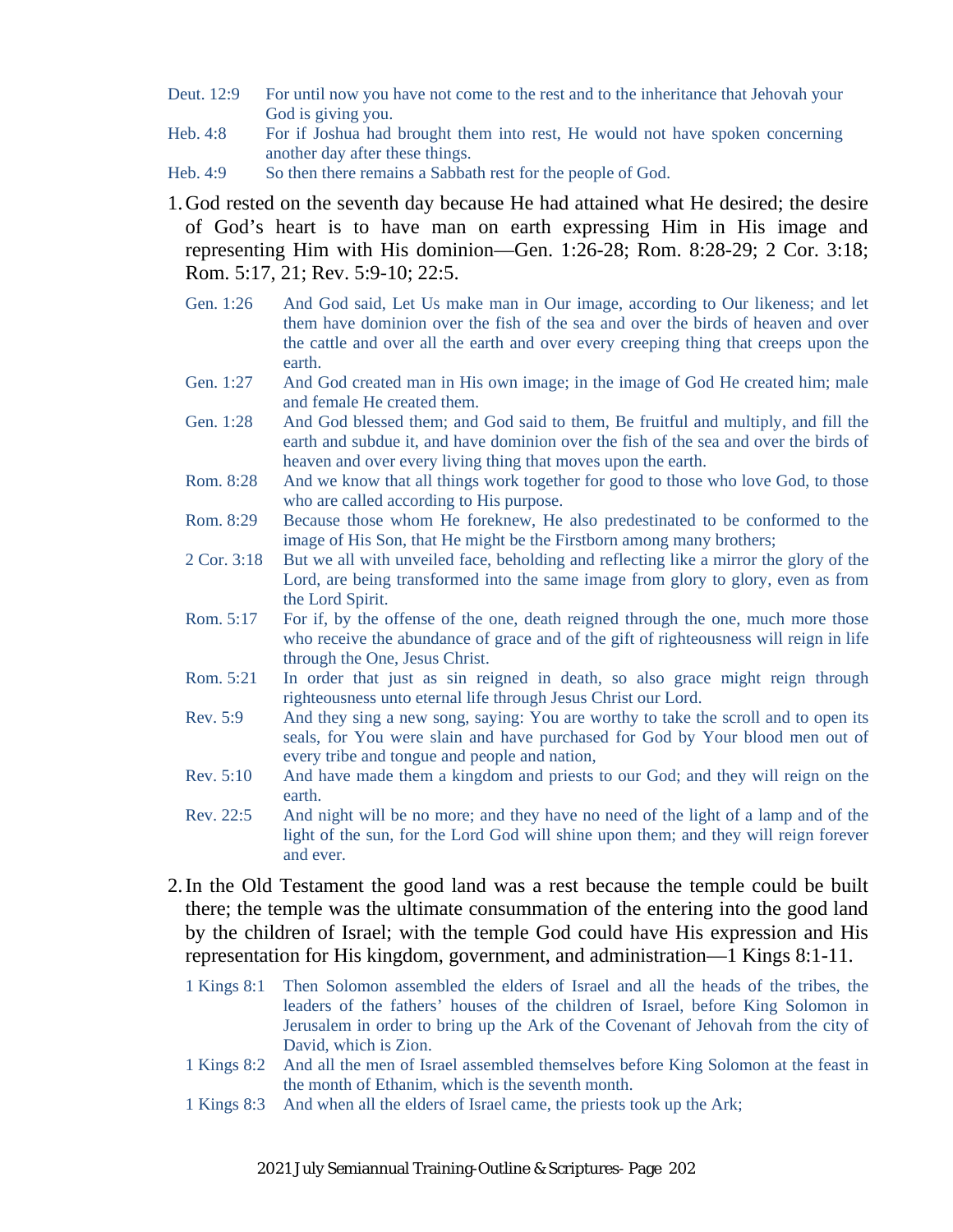- 1 Kings 8:4 And they brought up the Ark of Jehovah and the Tent of Meeting and all the holy vessels that were in the tent; and the priests and Levites brought them up.
- 1 Kings 8:5 And King Solomon and all the assembly of Israel, who had assembled before him and were with him before the Ark, were sacrificing sheep and oxen which could not be counted or numbered for multitude.
- 1 Kings 8:6 And the priests brought the Ark of the Covenant of Jehovah to its place, into the innermost sanctuary of the house, into the Holy of Holies under the wings of the cherubim.
- 1 Kings 8:7 For the cherubim had their wings spread out over the place of the Ark, and the cherubim covered the Ark and its poles overhead.
- 1 Kings 8:8 And the poles extended out so that the ends of the poles could be seen from the Holy Place before the innermost sanctuary, but they were not seen outside; and they are there to this day.
- 1 Kings 8:9 There was nothing in the Ark except the two stone tablets, which Moses placed there at Horeb when Jehovah made a covenant with the children of Israel when they came out of the land of Egypt.
- 1 Kings 8:10 And when the priests came out of the Holy Place, the cloud filled the house of Jehovah;
- 1 Kings 8:11 And the priests were not able to stand and minister because of the cloud, for the glory of Jehovah filled the house of Jehovah.
- 3.Christ is rest to the saints in three stages:
	- a. In the church age the heavenly Christ, the One who has expressed, represented, and satisfied God and who rests from His work and sits at the right hand of God in the heavens, is the rest to us in our spirit; as our rest, He is our perfect peace and full satisfaction—Matt. 11:28-29.

Matt. 11:28 Come to Me all who toil and are burdened, and I will give you rest.

Matt. 11:29 Take My yoke upon you and learn from Me, for I am meek and lowly in heart, and you will find rest for your souls.

- b. In the millennial kingdom, after Satan has been removed from the earth (Rev. 20:1-3), God will be expressed, represented, and satisfied by Christ and the overcoming saints; then Christ with the kingdom will be the rest in a fuller way to the overcoming saints, who will be co-kings with Him (vv. 4, 6) and share and enjoy His rest.
	- Rev. 20:1 And I saw an angel coming down out of heaven, having the key of the abyss and a great chain in his hand.
	- Rev. 20:2 And he laid hold of the dragon, the ancient serpent, who is the Devil and Satan, and bound him for a thousand years
	- Rev. 20:3 And cast him into the abyss and shut it and sealed it over him, that he might not deceive the nations any longer until the thousand years were completed; after these things he must be loosed for a little while.
	- Rev. 20:4 And I saw thrones, and they sat upon them, and judgment was given to them. And I saw the souls of those who had been beheaded because of the testimony of Jesus and because of the word of God, and of those who had not worshipped the beast nor his image, and had not received the mark on their forehead and on their hand; and they lived and reigned with Christ for a thousand years.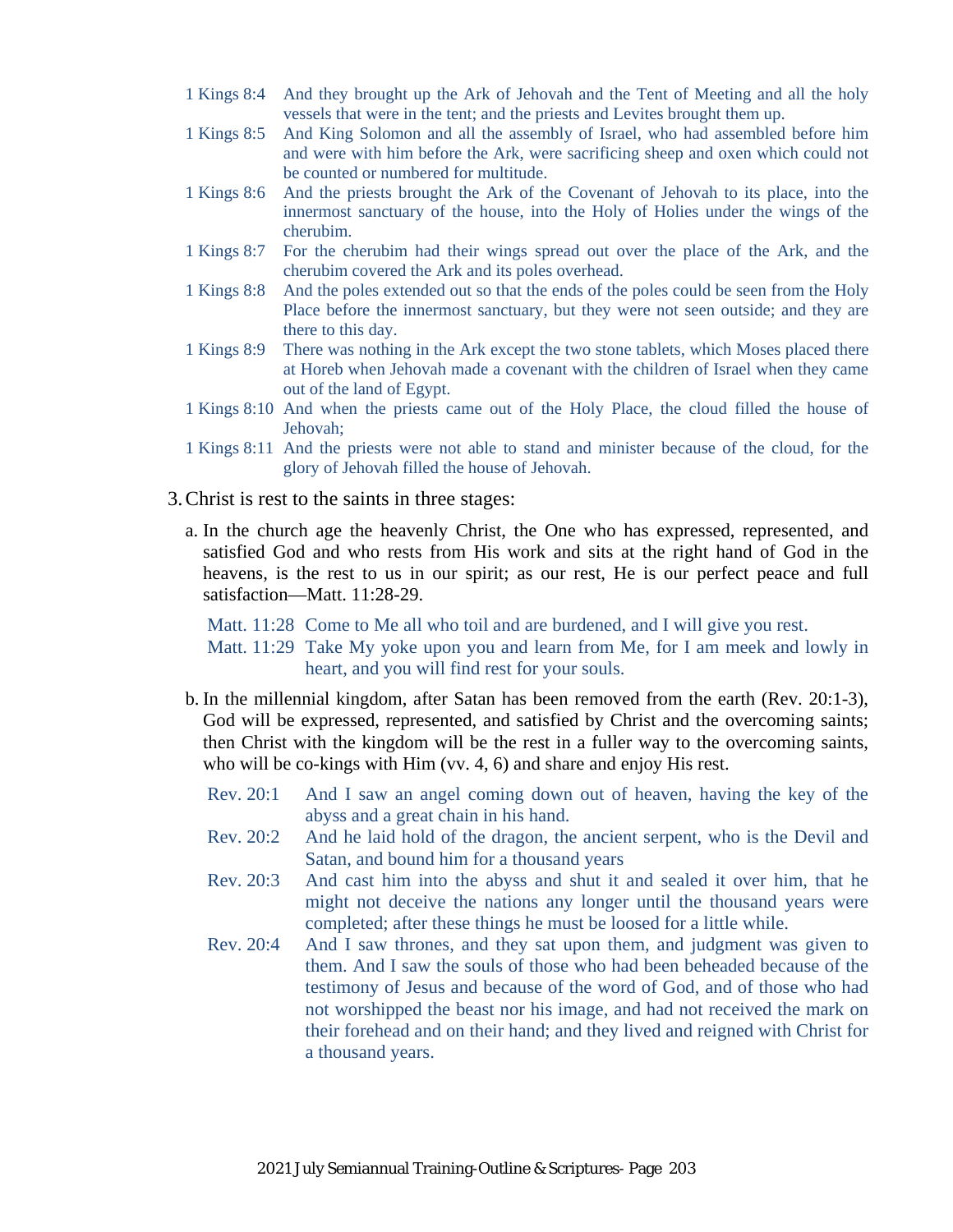- Rev. 20:6 Blessed and holy is he who has part in the first resurrection; over these the second death has no authority, but they will be priests of God and of Christ and will reign with Him for a thousand years.
- c. In the new heaven and new earth, after all the enemies, including death, the last enemy, have been made subject to Him (1 Cor. 15:24-27), Christ, as the all-conquering One, will be the rest in the fullest way to all of God's redeemed for eternity.
	- 1 Cor. 15:24 Then the end, when He delivers up the kingdom to His God and Father, once He has abolished all rule and all authority and power.
	- 1 Cor. 15:25 For He must reign until God puts all His enemies under His feet.
	- 1 Cor. 15:26 Death, the last enemy, is being abolished.
	- 1 Cor. 15:27 For He has subjected all things under His feet. But when He says that all things are subjected, it is evident that all things are except Him who has subjected all things to Him.
- B. For Elimelech to leave the good land meant that he was swerving from the rest in God's economy, thus cutting himself off from God's economy; he swerved from Bethlehem, the birthplace of the coming Christ (Micah 5:2; Luke 2:4-7), in Judah, the top part of the good land (Gen. 49:8-10; Exo. 3:8b; Deut. 8:7-10), to Moab, a country of idolatry (Judg. 10:6).

| Micah 5:2  | (But you, O Bethlehem Ephrathah, / So little to be among the thousands of Judah, /<br>From you there will come forth to Me / He who is to be Ruler in Israel; / And His<br>goings forth are from ancient times, / From the days of eternity.)                                                                   |
|------------|-----------------------------------------------------------------------------------------------------------------------------------------------------------------------------------------------------------------------------------------------------------------------------------------------------------------|
| Luke 2:4   | And Joseph also went up from Galilee out of the city of Nazareth into Judea, to<br>David's city, which is called Bethlehem, because he was of the house and family of<br>David,                                                                                                                                 |
| Luke $2:5$ | To be registered with Mary, who was engaged to him and was pregnant.                                                                                                                                                                                                                                            |
| Luke $2:6$ | And while they were there, the days were fulfilled for her to bear,                                                                                                                                                                                                                                             |
| Luke $2:7$ | And she bore her firstborn son; and she wrapped Him in swaddling clothes and laid<br>Him in a manger because there was no place for them in the inn.                                                                                                                                                            |
| Gen. 49:8  | Judah, your brothers will praise you; / Your hand will be on the neck of your<br>enemies; / Your father's sons will bow down before you.                                                                                                                                                                        |
| Gen. 49:9  | Judah is a young lion; / From the prey, my son, you have gone up. / He couches, he<br>stretches out like a lion, / And like a lioness; who will rouse him up?                                                                                                                                                   |
| Gen. 49:10 | The scepter will not depart from Judah, / Nor the ruler's staff from between his feet,<br>/ Until Shiloh comes, / And to Him shall be the obedience of the peoples.                                                                                                                                             |
| Exo. 3:8   | And I have come down to deliver them out of the hand of the Egyptians and to<br>bring them up out of that land to a good and spacious land, to a land flowing with<br>milk and honey, to the place of the Canaanites and the Hittites and the Amorites and<br>the Perizzites and the Hivites and the Jebusites. |
| Deut. 8:7  | For Jehovah your God is bringing you to a good land, a land of waterbrooks, of<br>springs and of fountains, flowing forth in valleys and in mountains;                                                                                                                                                          |
| Deut. 8:8  | A land of wheat and barley and vines and fig trees and pomegranates; a land of<br>olive trees with oil and of honey;                                                                                                                                                                                            |
| Deut. 8:9  | A land in which you will eat bread without scarcity; you will not lack anything in it;<br>a land whose stones are iron, and from whose mountains you can mine copper.                                                                                                                                           |
| Deut. 8:10 | And you shall eat and be satisfied, and you shall bless Jehovah your God for the<br>good land which He has given you.                                                                                                                                                                                           |
| Judg. 10:6 | Then the children of Israel again did that which was evil in the sight of Jehovah.<br>And they served the Baals and the Ashtaroth and the gods of Aram and the gods of                                                                                                                                          |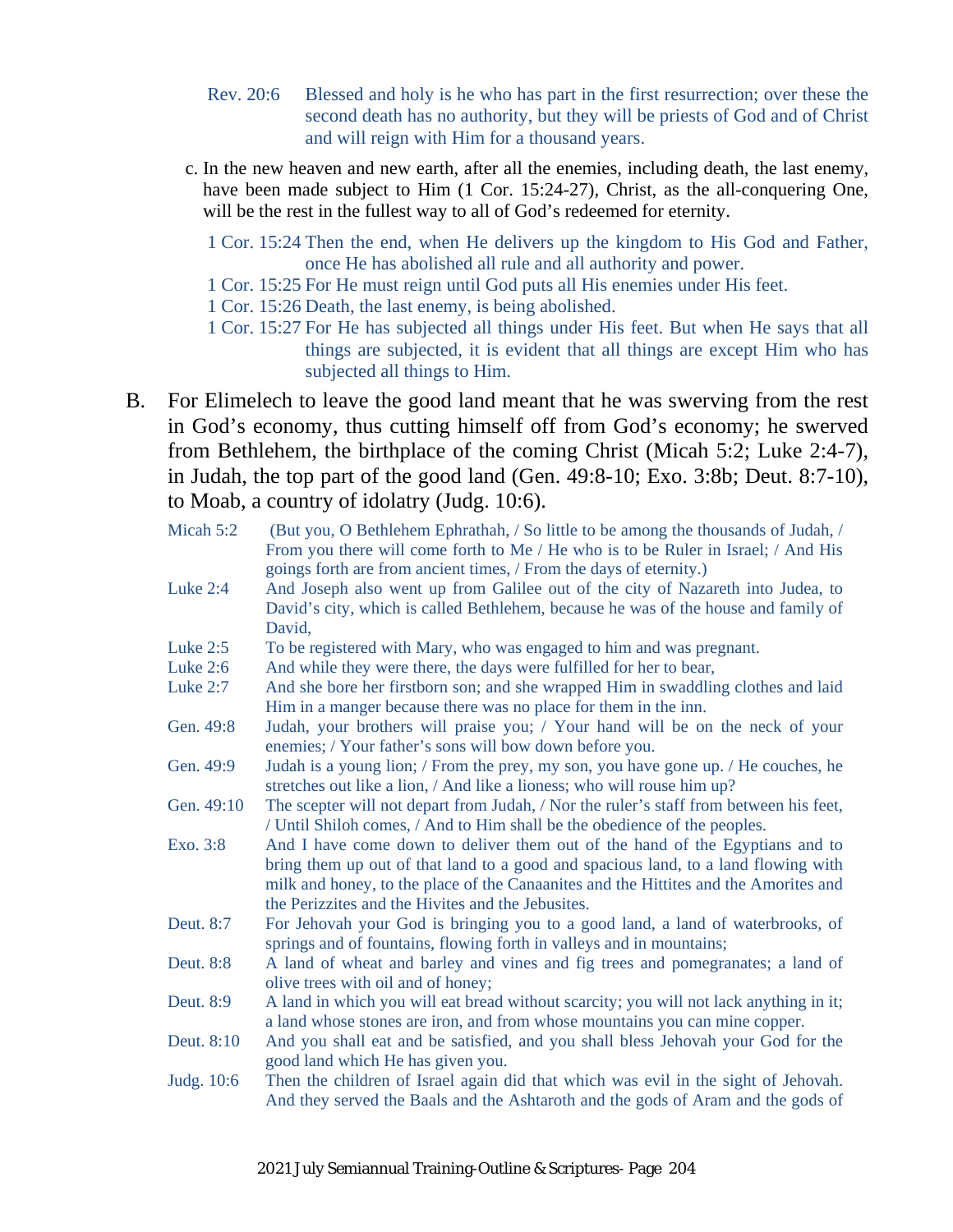Sidon and the gods of Moab and the gods of the children of Ammon and the gods of the Philistines, and they forsook Jehovah and did not serve Him.

- C. Naomi's returning to the Holy Land was her returning to the rest in God's economy from Moab, the country of idolatry, to Judah, the land of Immanuel (Isa. 8:8), to arrive at Bethlehem, the birthplace of Christ (Ruth 1:19a, 22b); she returned with Ruth, her daughter-in-law given to her by God for the accomplishing of His economy concerning Christ (v. 22a).
	- Isa. 8:8 It will sweep through Judah; it will overflow and rise / Until it reaches the neck; / And the spreading out of its wings / Will fill the breadth of Your land, O Immanuel.
	- Ruth 1:19 So the two of them traveled until they came to Bethlehem. And when they came to Bethlehem, all the city was stirred because of them; and the women said, Is this Naomi?
	- Ruth 1:22 So Naomi returned, and Ruth the Moabitess, her daughter-in-law, with her, who returned from the country of Moab. And they came to Bethlehem at the beginning of the barley harvest.
- D. Ruth chose the goal of participating with God's elect in the enjoyment of Christ, and she became an important ancestor of Christ, one who helped bring forth Christ into mankind; this was her choosing God and His kingdom for the carrying out of God's economy concerning Christ—Matt. 1:5-6.
	- Matt. 1:5 And Salmon begot Boaz of Rahab, and Boaz begot Obed of Ruth, and Obed begot Jesse,
	- Matt. 1:6 And Jesse begot David the king. And David begot Solomon of her who had been the wife of Uriah,

#### **III. Chapter 2 of the book of Ruth speaks of Ruth, as one who had returned to God from her heathen background, exercising her right to partake of the rich produce of the inheritance of God's elect:**

- Ruth 2:1 Now Naomi had a relative of her husband's, a man of great wealth, from Elimelech's family; and his name was Boaz.
- Ruth 2:2 And Ruth the Moabitess said to Naomi, Let me go to the field and glean among the ears of grain after him in whose sight I find favor. And she said to her, Go, my daughter.
- Ruth 2:3 So she went. And she came and gleaned in the field after the reapers; and she happened to glean in a portion of the field belonging to Boaz, who was from Elimelech's family.
- Ruth 2:4 And just then Boaz came from Bethlehem and said to the reapers, Jehovah be with you. And they said to him, Jehovah bless you.
- Ruth 2:5 And Boaz said to his young man who was set over the reapers, Whose young woman is that?
- Ruth 2:6 And the young man who was set over the reapers answered and said, She is the young Moabite woman who returned with Naomi from the country of Moab;
- Ruth 2:7 And she said, Let me glean and gather after the reapers among the sheaves. So she has come and continued since morning until now, and she has sat in the house for only a little while.
- Ruth 2:8 And Boaz said to Ruth, Listen, my daughter. Do not go to glean in another field, and also do not pass from here but stay close to my young women.
- Ruth 2:9 Keep your eyes on the field that they reap; follow after them. I have charged my young men not to touch you. And when you are thirsty, you shall go to the vessels and drink of what the young men have drawn.
- Ruth 2:10 And she fell upon her face and bowed herself to the ground, and she said to him, Why have I found favor in your sight that you regard me, though I am a foreigner?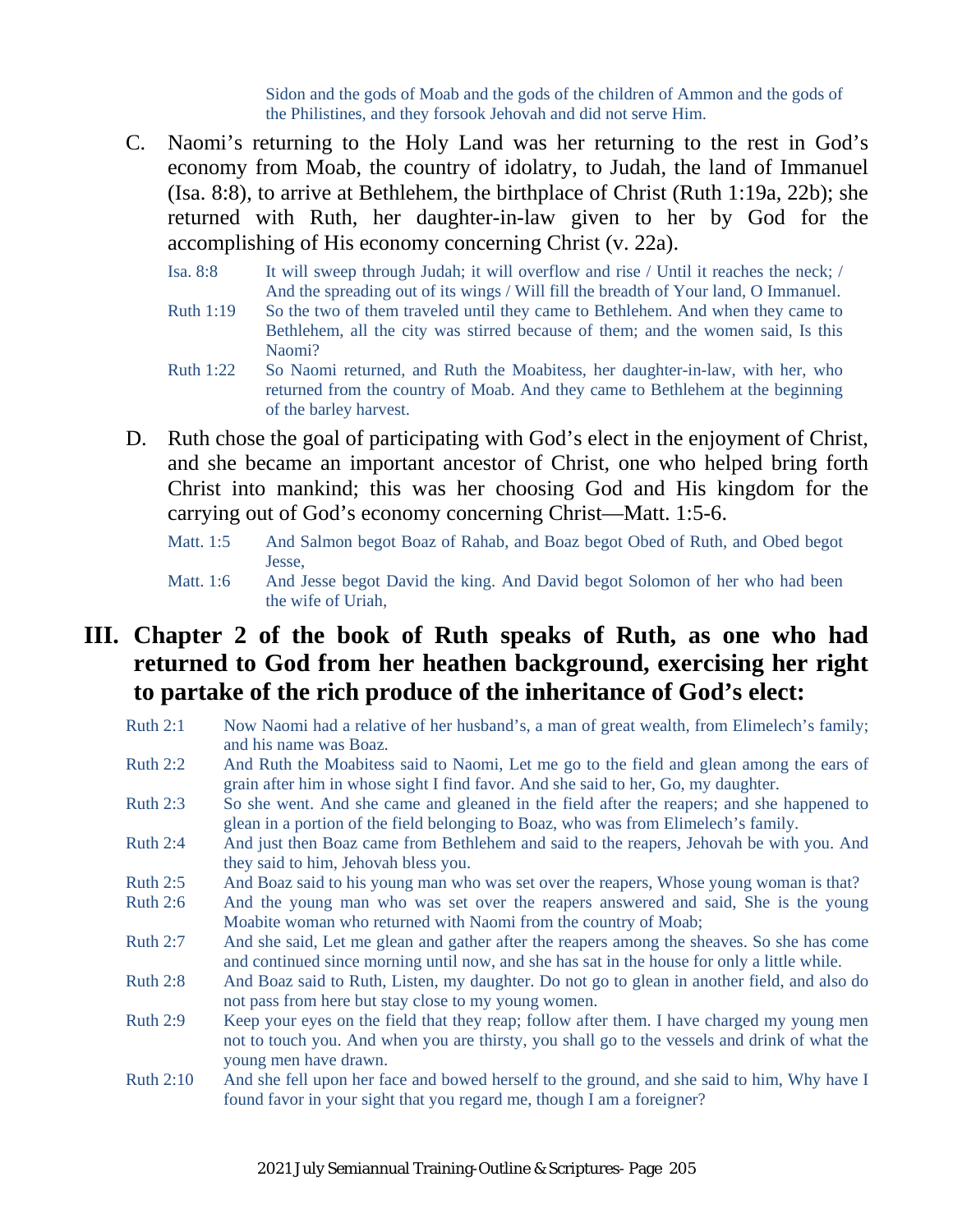- Ruth 2:11 And Boaz answered and said to her, All that you have done for your mother-in-law since the death of your husband has been fully told me, as well as how you left your father and mother and the land of your birth, and came to a people whom you did not know before.
- Ruth 2:12 May Jehovah recompense your work, and may you have a full reward from Jehovah the God of Israel, under whose wings you have come to take refuge.
- Ruth 2:13 And she said, Let me find favor in your sight, my lord; for you have comforted me and have spoken kindly to your servant girl, though I am not like even one of your servant girls.
- Ruth 2:14 And Boaz said to her at mealtime, Come here and eat some food; and dip your morsel in the vinegar. And she sat beside the reapers, and he extended some parched grain to her. And she ate and was satisfied, and she had some left.
- Ruth 2:15 And when she rose up to glean, Boaz charged his young men, saying, Let her glean even among the sheaves, and do not reproach her.
- Ruth 2:16 And also pull out some from the bundles for her, and leave it for her to glean; and do not rebuke her.
- Ruth 2:17 So she gleaned in the field until evening. And she beat out what she had gleaned, and it was about an ephah of barley.
- Ruth 2:18 And she took it up and went into the city. And her mother-in-law saw what she had gleaned. Ruth also brought out and gave to her what she had left after she had been earlier satisfied.
- Ruth 2:19 And her mother-in-law said to her, Where did you glean today, and where did you work? Blessed be he who paid such attention to you. And she told her mother-in-law whom she had worked with and said, The name of the man whom I worked with today is Boaz.
- Ruth 2:20 And Naomi said to her daughter-in-law, Blessed be he of Jehovah, whose lovingkindness has not failed for the living and for the dead. And Naomi said to her, The man is close to us; he is one of our kinsmen.
- Ruth 2:21 And Ruth the Moabitess said, He also said to me, You shall stay close by my young men who are with me until they have completed the whole harvest that I have.
- Ruth 2:22 And Naomi said to Ruth, her daughter-in-law, It is good, my daughter, that you go out with his young women, so that others do not meet you in any other field.
- Ruth 2:23 So she stayed close to Boaz's young women and gleaned until the end of the barley harvest and the wheat harvest, and she dwelt with her mother-in-law.
- A. According to her threefold status as a sojourner, a poor one, and a widow, Ruth exercised her right to glean the harvest; her gleaning was not her begging but her right.
- B. God's ordinance concerning the reaping of the harvest was that Jehovah would bless the children of Israel if they left the corners of their fields and the gleanings for the poor, the sojourners, the orphans, and the widows—Lev. 23:22; 19:9-10; Deut. 24:19.
	- Lev. 23:22 And when you reap the harvest of your land, you shall not completely reap the corners of your field, nor shall you gather the gleanings of your harvest; you shall leave them for the poor and for the sojourner; I am Jehovah your God.
	- Lev. 19:9 And when you reap the harvest of your land, you shall not wholly reap the corners of your field, nor shall you gather the gleanings of your harvest.
	- Lev. 19:10 And you shall not glean your vineyard nor shall you gather the fallen fruit of your vineyard. You shall leave them for the poor and for the sojourner; I am Jehovah your God.
	- Deut. 24:19 When you reap your harvest in your field and you forget a sheaf in the field, you shall not turn back to gather it; it shall be for the sojourner, the orphan, and the widow, in order that Jehovah your God may bless you in all your undertakings.
- C. Boaz obeyed this ordinance, thereby testifying to his great faith in Jehovah;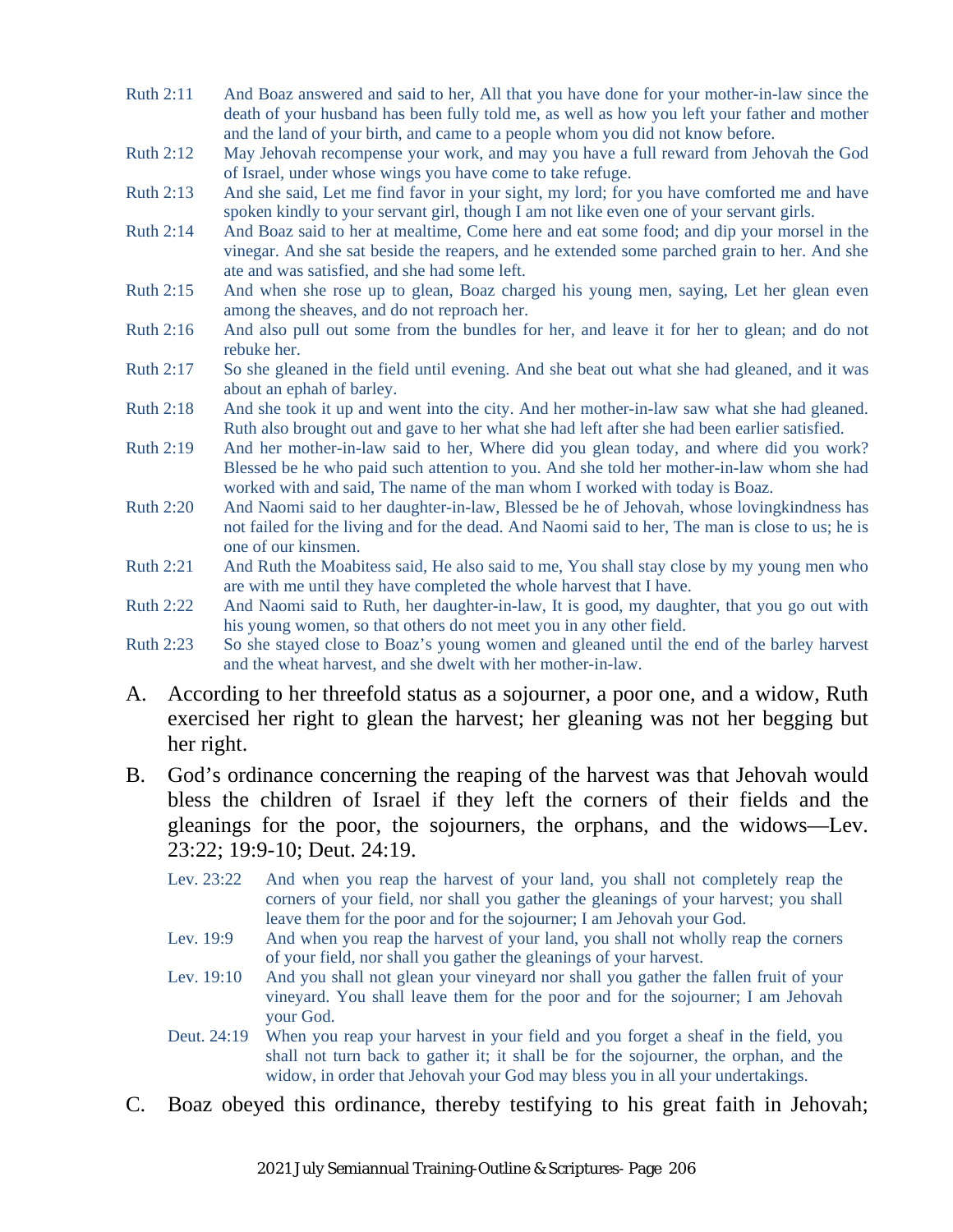under God's sovereignty, this ordinance seems to have been written for one person—Ruth.

D. Just as Ruth had the right to enjoy the produce of the good land after coming into the land, so we have the right to enjoy Christ as our good land after believing into Him; Ruth's exercising of her right to gain and possess the produce of the good land signifies that, after believing into Christ and being organically joined to Him in our "joined" spirit (Rom. 8:16; 1 Cor. 6:17), we must begin to pursue Christ in order to gain, possess, experience, and enjoy Him (Phil. 3:7-16).

Rom. 8:16 The Spirit Himself witnesses with our spirit that we are children of God.

- 1 Cor. 6:17 But he who is joined to the Lord is one spirit.
- Phil. 3:7 But what things were gains to me, these I have counted as loss on account of Christ.
- Phil. 3:8 But moreover I also count all things to be loss on account of the excellency of the knowledge of Christ Jesus my Lord, on account of whom I have suffered the loss of all things and count them as refuse that I may gain Christ
- Phil. 3:9 And be found in Him, not having my own righteousness which is out of the law, but that which is through faith in Christ, the righteousness which is out of God and based on faith,
- Phil. 3:10 To know Him and the power of His resurrection and the fellowship of His sufferings, being conformed to His death,
- Phil. 3:11 If perhaps I may attain to the out-resurrection from the dead.
- Phil. 3:12 Not that I have already obtained or am already perfected, but I pursue, if even I may lay hold of that for which I also have been laid hold of by Christ Jesus.
- Phil. 3:13 Brothers, I do not account of myself to have laid hold; but one thing I do: Forgetting the things which are behind and stretching forward to the things which are before,
- Phil. 3:14 I pursue toward the goal for the prize to which God in Christ Jesus has called me upward.
- Phil. 3:15 Let us therefore, as many as are full-grown, have this mind; and if in anything you are otherwise minded, this also God will reveal to you.
- Phil. 3:16 Nevertheless whereunto we have attained, by the same rule let us walk.
- E. The book of Ruth portrays the way, the position, the qualification, and the right of sinners to participate in Christ and to enjoy Christ; according to God's ordination, we who have believed into Christ have been qualified and positioned to claim our right to enjoy Christ (Col. 1:12; Rev. 2:7; 22:14).
	- Col. 1:12 Giving thanks to the Father, who has qualified you for a share of the allotted portion of the saints in the light;
	- Rev. 2:7 He who has an ear, let him hear what the Spirit says to the churches. To him who overcomes, to him I will give to eat of the tree of life, which is in the Paradise of God.
	- Rev. 22:14 Blessed are those who wash their robes that they may have right to the tree of life and may enter by the gates into the city.
- F. As a narration, the book of Ruth is lovely, touching, convincing, and subduing; in the aromatic story in chapter 2, four types are implied:
	- Ruth 2:1 Now Naomi had a relative of her husband's, a man of great wealth, from Elimelech's family; and his name was Boaz.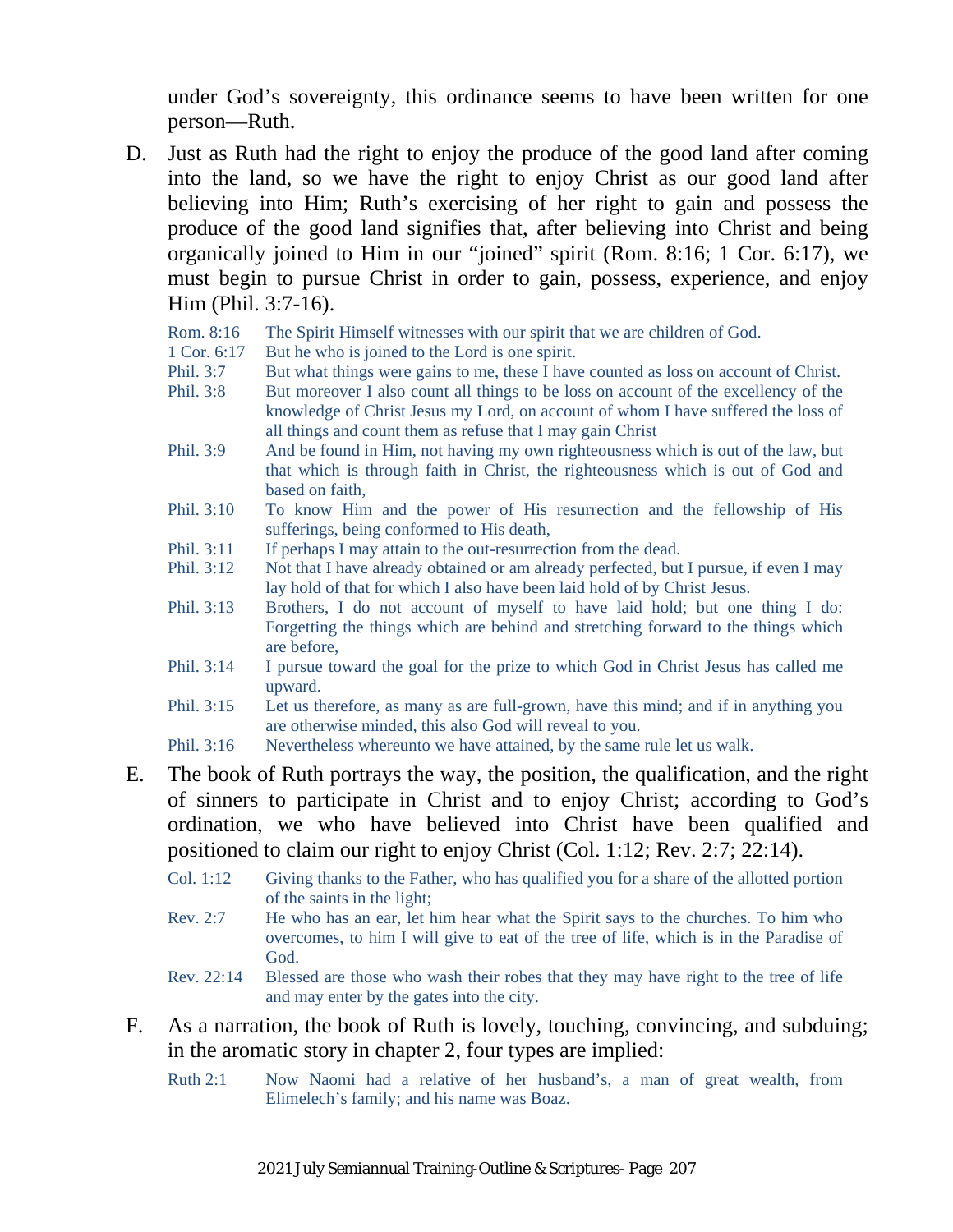- Ruth 2:2 And Ruth the Moabitess said to Naomi, Let me go to the field and glean among the ears of grain after him in whose sight I find favor. And she said to her, Go, my daughter.
- Ruth 2:3 So she went. And she came and gleaned in the field after the reapers; and she happened to glean in a portion of the field belonging to Boaz, who was from Elimelech's family.
- Ruth 2:4 And just then Boaz came from Bethlehem and said to the reapers, Jehovah be with you. And they said to him, Jehovah bless you.
- Ruth 2:5 And Boaz said to his young man who was set over the reapers, Whose young woman is that?
- Ruth 2:6 And the young man who was set over the reapers answered and said, She is the young Moabite woman who returned with Naomi from the country of Moab;
- Ruth 2:7 And she said, Let me glean and gather after the reapers among the sheaves. So she has come and continued since morning until now, and she has sat in the house for only a little while.
- Ruth 2:8 And Boaz said to Ruth, Listen, my daughter. Do not go to glean in another field, and also do not pass from here but stay close to my young women.
- Ruth 2:9 Keep your eyes on the field that they reap; follow after them. I have charged my young men not to touch you. And when you are thirsty, you shall go to the vessels and drink of what the young men have drawn.
- Ruth 2:10 And she fell upon her face and bowed herself to the ground, and she said to him, Why have I found favor in your sight that you regard me, though I am a foreigner?
- Ruth 2:11 And Boaz answered and said to her, All that you have done for your mother-in-law since the death of your husband has been fully told me, as well as how you left your father and mother and the land of your birth, and came to a people whom you did not know before.
- Ruth 2:12 May Jehovah recompense your work, and may you have a full reward from Jehovah the God of Israel, under whose wings you have come to take refuge.
- Ruth 2:13 And she said, Let me find favor in your sight, my lord; for you have comforted me and have spoken kindly to your servant girl, though I am not like even one of your servant girls.
- Ruth 2:14 And Boaz said to her at mealtime, Come here and eat some food; and dip your morsel in the vinegar. And she sat beside the reapers, and he extended some parched grain to her. And she ate and was satisfied, and she had some left.
- Ruth 2:15 And when she rose up to glean, Boaz charged his young men, saying, Let her glean even among the sheaves, and do not reproach her.
- Ruth 2:16 And also pull out some from the bundles for her, and leave it for her to glean; and do not rebuke her.
- Ruth 2:17 So she gleaned in the field until evening. And she beat out what she had gleaned, and it was about an ephah of barley.
- Ruth 2:18 And she took it up and went into the city. And her mother-in-law saw what she had gleaned. Ruth also brought out and gave to her what she had left after she had been earlier satisfied.
- Ruth 2:19 And her mother-in-law said to her, Where did you glean today, and where did you work? Blessed be he who paid such attention to you. And she told her mother-inlaw whom she had worked with and said, The name of the man whom I worked with today is Boaz.
- Ruth 2:20 And Naomi said to her daughter-in-law, Blessed be he of Jehovah, whose lovingkindness has not failed for the living and for the dead. And Naomi said to her, The man is close to us; he is one of our kinsmen.
- Ruth 2:21 And Ruth the Moabitess said, He also said to me, You shall stay close by my young men who are with me until they have completed the whole harvest that I have.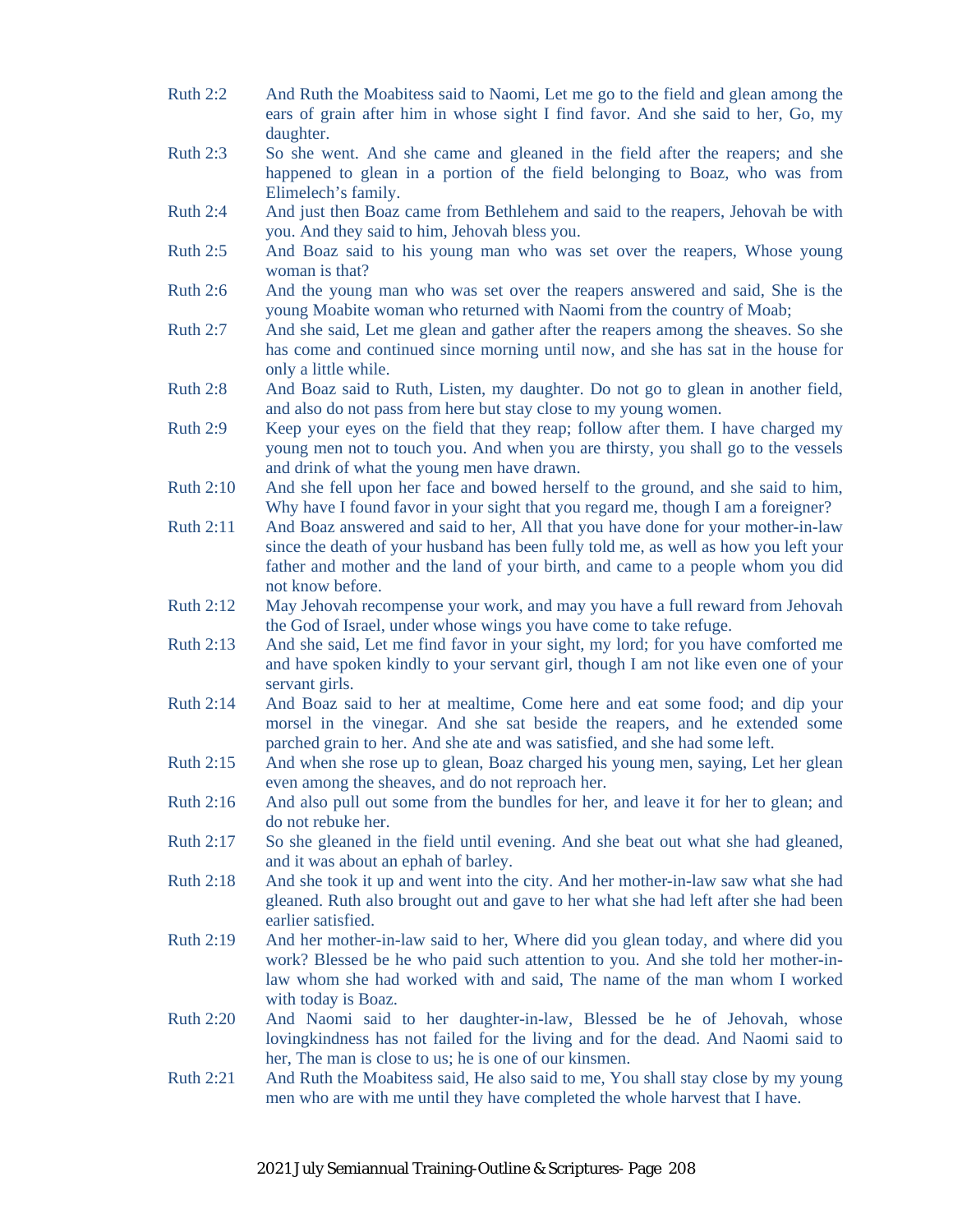- Ruth 2:22 And Naomi said to Ruth, her daughter-in-law, It is good, my daughter, that you go out with his young women, so that others do not meet you in any other field.
- Ruth 2:23 So she stayed close to Boaz's young women and gleaned until the end of the barley harvest and the wheat harvest, and she dwelt with her mother-in-law.
- 1.Boaz, rich in wealth (v. 1), typifies Christ, who is rich in the divine grace (2 Cor. 12:7-9).
	- Ruth 2:1 Now Naomi had a relative of her husband's, a man of great wealth, from Elimelech's family; and his name was Boaz.
	- 2 Cor. 12:7 And because of the transcendence of the revelations, in order that I might not be exceedingly lifted up, there was given to me a thorn in the flesh, a messenger of Satan, that he might buffet me, in order that I might not be exceedingly lifted up.
	- 2 Cor. 12:8 Concerning this I entreated the Lord three times that it might depart from me.
	- 2 Cor. 12:9 And He has said to me, My grace is sufficient for you, for My power is perfected in weakness. Most gladly therefore I will rather boast in my weaknesses that the power of Christ might tabernacle over me.
- 2.The field of the God-promised good land (Ruth 2:2-3) typifies the all-inclusive Christ, who is the source of all the spiritual and divine products for the life supply of God's elect (Phil. 1:19-21a).
	- Ruth 2:2 And Ruth the Moabitess said to Naomi, Let me go to the field and glean among the ears of grain after him in whose sight I find favor. And she said to her, Go, my daughter.
	- Ruth 2:3 So she went. And she came and gleaned in the field after the reapers; and she happened to glean in a portion of the field belonging to Boaz, who was from Elimelech's family.
	- Phil. 1:19 For I know that for me this will turn out to salvation through your petition and the bountiful supply of the Spirit of Jesus Christ,
	- Phil. 1:20 According to my earnest expectation and hope that in nothing I will be put to shame, but with all boldness, as always, even now Christ will be magnified in my body, whether through life or through death.
	- Phil. 1:21 For to me, to live is Christ and to die is gain.

#### 3.Barley and wheat (Ruth 2:23) typify Christ as the material for making food for both God and His people (Lev. 2; John 6:9, 33, 35).

- Ruth 2:23 So she stayed close to Boaz's young women and gleaned until the end of the barley harvest and the wheat harvest, and she dwelt with her mother-in-law.
- Lev. 2:1 And when anyone presents an offering of a meal offering to Jehovah, his offering shall be of fine flour; and he shall pour oil on it and put frankincense on it.
- Lev. 2:2 Then he shall bring it to Aaron's sons the priests, and he shall take from it his handful of its fine flour and of its oil with all its frankincense. And the priest shall burn it as its memorial portion on the altar, an offering by fire, a satisfying fragrance to Jehovah.
- Lev. 2:3 And what is left of the meal offering shall be Aaron's and his sons'; it is a thing most holy of Jehovah's offerings by fire.
- Lev. 2:4 And when you present an offering of a meal offering baked in the oven, it shall be of fine flour, unleavened cakes mingled with oil or unleavened wafers anointed with oil.
- Lev. 2:5 And if your offering is a meal offering baked on a flat plate, it shall be of fine flour mingled with oil, unleavened.
- Lev. 2:6 You shall break it in pieces and pour oil on it; it is a meal offering.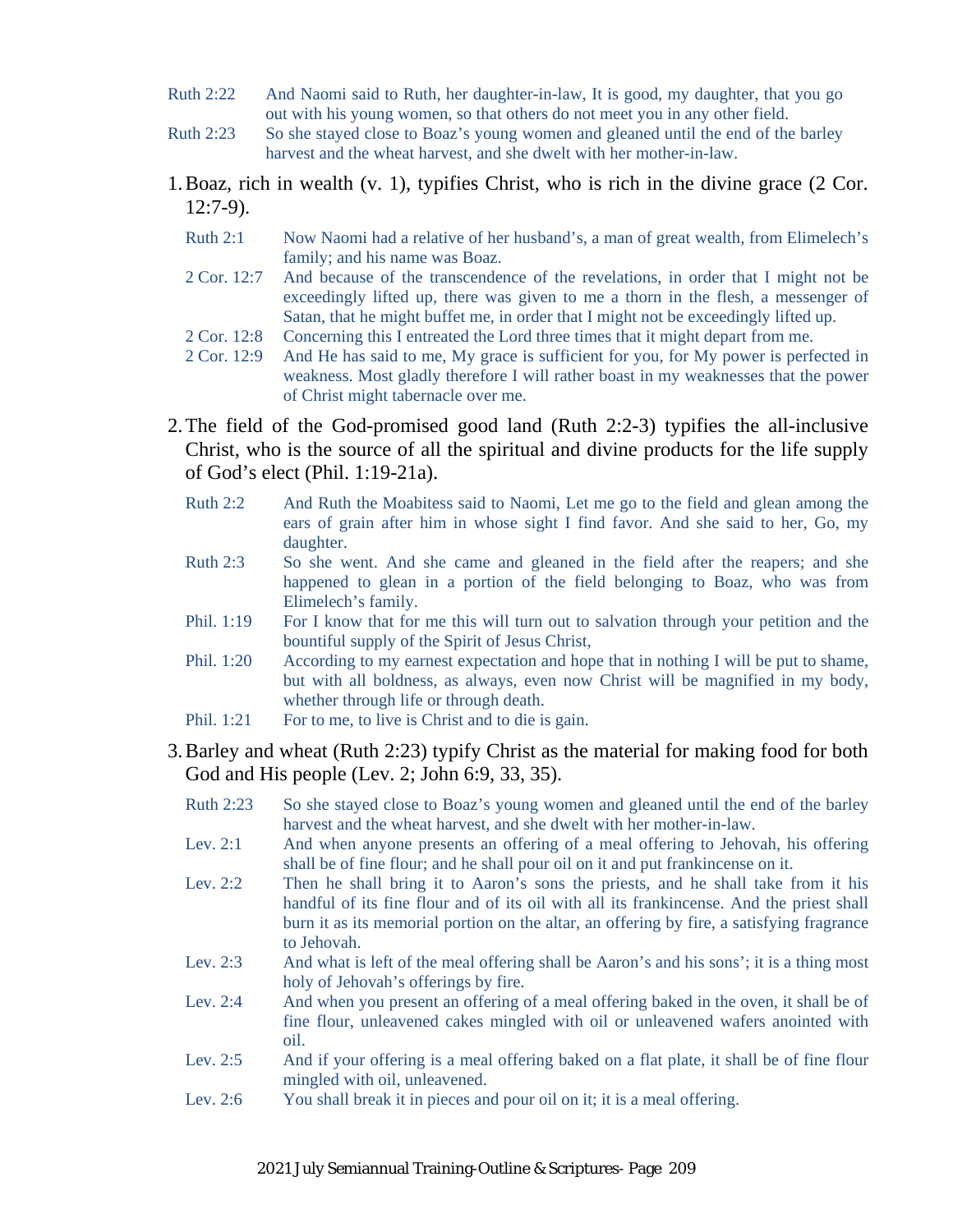- Lev. 2:7 And if your offering is a meal offering made in a pot, it shall be made of fine flour with oil.
- Lev. 2:8 And you shall bring to Jehovah the meal offering that is made of these things and present it to the priest, and he shall bring it to the altar.
- Lev. 2:9 And the priest shall take up from the meal offering its memorial portion and shall burn it on the altar, an offering by fire, a satisfying fragrance to Jehovah.
- Lev. 2:10 And that which is left of the meal offering shall be Aaron's and his sons'; it is a thing most holy of Jehovah's offerings by fire.
- Lev. 2:11 No meal offering that you present to Jehovah shall be made with leaven, for you shall not burn any leaven or any honey as an offering by fire to Jehovah.
- Lev. 2:12 You may present them to Jehovah, as an offering of first fruits, but they shall not be offered up for a satisfying fragrance on the altar.
- Lev. 2:13 And every offering of your meal offering you shall season with salt, and you shall not omit the salt of the covenant of your God from your meal offering; with all your offerings you shall present salt.
- Lev. 2:14 And if you present a meal offering of firstfruits to Jehovah, you shall present for the meal offering of your firstfruits new grain roasted with fire, crushed grain of the fresh ear.
- Lev. 2:15 And you shall put oil on it and place frankincense on it; it is a meal offering.
- Lev. 2:16 And the priest shall burn as its memorial portion some of its crushed grain and some of its oil, with all its frankincense, as an offering by fire to Jehovah.
- John 6:9 There is a little boy here who has five barley loaves and two fish; but what are these for so many?
- John 6:33 For the bread of God is He who comes down out of heaven and gives life to the world.
- John 6:35 Jesus said to them, I am the bread of life; he who comes to Me shall by no means hunger, and he who believes into Me shall by no means ever thirst.
- 4.Ruth, a Moabitess, a heathen sinner alienated from God's promises (Deut. 23:3; cf. Eph. 2:12), being given the right to partake of the gleanings of the harvest of God's elect typifies the Gentile "dogs" who are privileged to partake of Christ as the crumbs under the table of the portion of God's elect children (Matt. 15:21-28 and footnote 1 on v. 27).
	- Deut. 23:3 An Ammonite or a Moabite shall not enter the congregation of Jehovah; even to the tenth generation, no descendant of theirs shall enter the congregation of Jehovah forever;
	- Eph. 2:12 That you were at that time apart from Christ, alienated from the commonwealth of Israel, and strangers to the covenants of the promise, having no hope and without God in the world.
	- Matt. 15:21 And Jesus went from there and withdrew into the parts of Tyre and Sidon.
	- Matt. 15:22 And behold, a Canaanite woman came out from those borders and cried out, saying, Have mercy on me, Lord, Son of David! My daughter suffers terribly from demon possession.
	- Matt. 15:23 But He did not answer her a word. And His disciples came and implored Him, saying, Send her away, for she is crying out after us.
	- Matt. 15:24 But He answered and said, I was not sent except to the lost sheep of the house of Israel.
	- Matt. 15:25 But she came and worshipped Him, saying, Lord, help me!
	- Matt. 15:26 But He answered and said, It is not good to take the children's bread and throw it to the little dogs.
	- Matt.  $15:27$  And she said, Yes, Lord, for even the little dogs eat of the crumbs<sup>1</sup> which fall from their masters' table.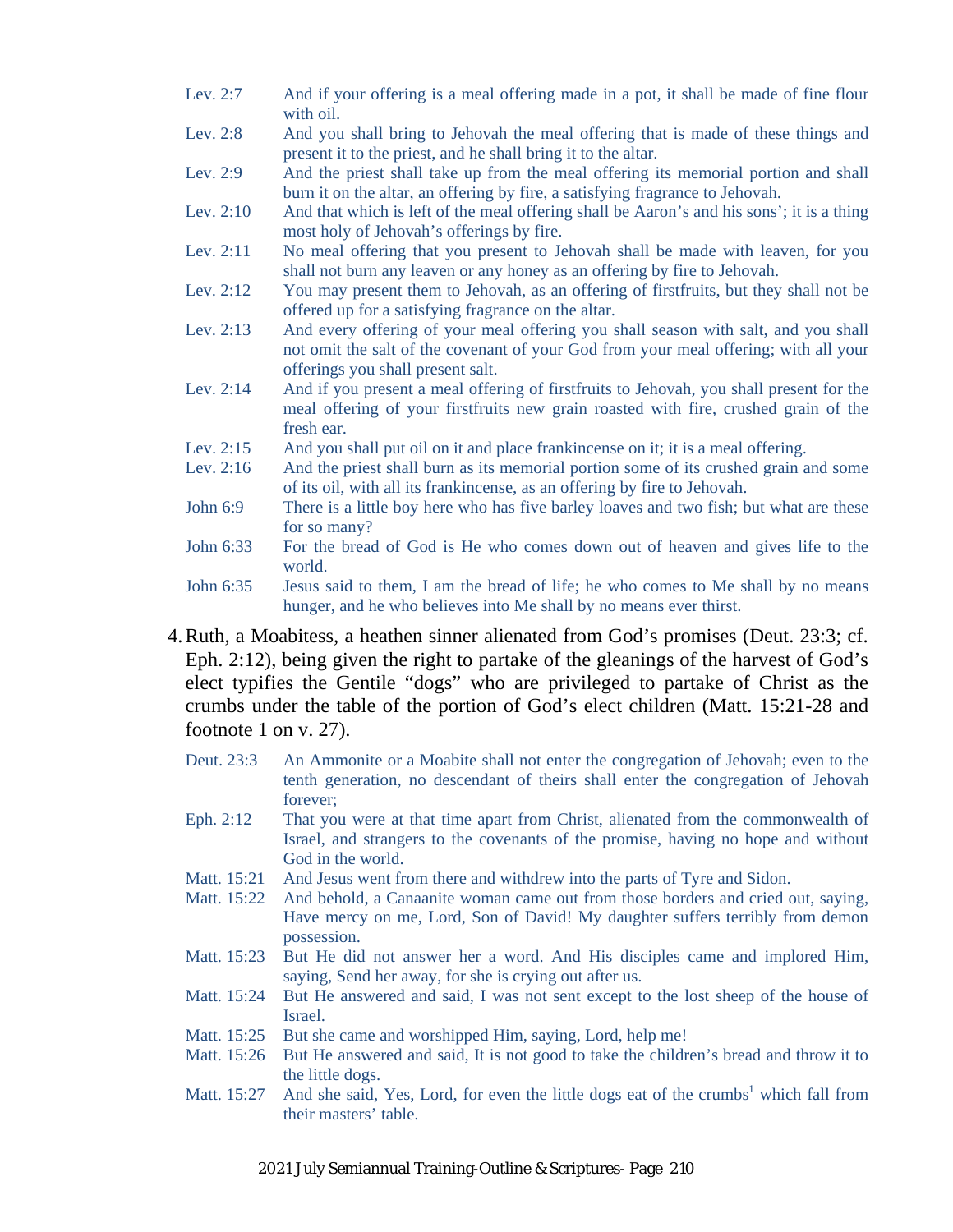- Matt. 15:28 Then Jesus answered and said to her, O woman, great is your faith! Be it done to you as you wish. And her daughter was healed from that hour.
- Matt. 15:27 footnote 1: The Canaanite woman, not offended by the Lord's word but admitting that she was a heathen dog, considered that at that time Christ, after being rejected by the children, the Jews, became crumbs under the table as a portion to the Gentiles. The holy land of Israel was the table on which Christ, the heavenly bread, had come as a portion to the children of Israel. But they threw Him off the table to the ground, the Gentile land, so that He became broken crumbs as a portion to the Gentiles. What a realization this Gentile woman had at that time! No wonder the heavenly King admired her faith (v. 28).

#### **IV. Chapter 3 of the book of Ruth speaks of Ruth's seeking for her rest:**

- Ruth 3:1 And Naomi, her mother-in-law, said to her, My daughter, I must seek some resting place for you, that it may go well with you.
- Ruth 3:2 And now is not Boaz our relative, with whose young women you have been? Behold, he is winnowing the barley tonight at the threshing floor.
- Ruth 3:3 Wash yourself therefore, and anoint yourself, and put on your best clothes; and go down to the threshing floor. But do not make yourself known to the man until he has finished eating and drinking.
- Ruth 3:4 And when he lies down, notice the place where he lies, and go and uncover his feet, and lie down. And he will tell you what you should do.
- Ruth 3:5 And she said to her, All that you say, I will do.
- Ruth 3:6 And she went down to the threshing floor and did according to all that her mother-in-law had charged her.
- Ruth 3:7 And Boaz ate and drank, and his heart was merry. And he went to lie down at the end of the heap of grain. And she came in secretly and uncovered his feet and lay down.
- Ruth 3:8 Then at midnight the man was startled; and he turned over, and a woman was there, lying at his feet.
- Ruth 3:9 And he said, Who are you? And she said, I am Ruth, your female servant. Spread your cloak over your female servant, for you are a kinsman.
- Ruth 3:10 And he said, Blessed be you of Jehovah, my daughter. You have shown your latter kindness to be better than your first by not going after the choice young men, whether poor or rich.
- Ruth 3:11 And now, my daughter, do not fear. All that you say, I will do for you; for all the assembly of my people know that you are a worthy woman.
- Ruth 3:12 And now it is true that I am a kinsman, yet there is a kinsman closer than I.
- Ruth 3:13 Stay for the night; and in the morning if he will do the kinsman's duty, fine; let him do it. But if he is not willing to do the kinsman's duty for you, I will do it for you, as Jehovah lives. Lie down until morning.
- Ruth 3:14 And she lay at his feet until morning, then rose up before one could recognize another; for he said, Do not let it be known that the woman came to the threshing floor.
- Ruth 3:15 And he said, Bring the cloak that is on you, and hold it open. And she held it open, and he measured out six measures of barley and laid it on her. And he went into the city.
- Ruth 3:16 And when she came to her mother-in-law, she said, How are you, my daughter? And she told her all that the man had done for her.
- Ruth 3:17 And she said, These six measures of barley he gave me, for he said, Do not go to your mother-in-law empty-handed.
- Ruth 3:18 And she said, Stay here, my daughter, until you know how the matter will fall; for the man will not rest until he has concluded the matter today.
- A. "Naomi, her [Ruth's] mother-in-law, said to her, My daughter, I must seek some resting place for you, that it may go well with you"—v. 1: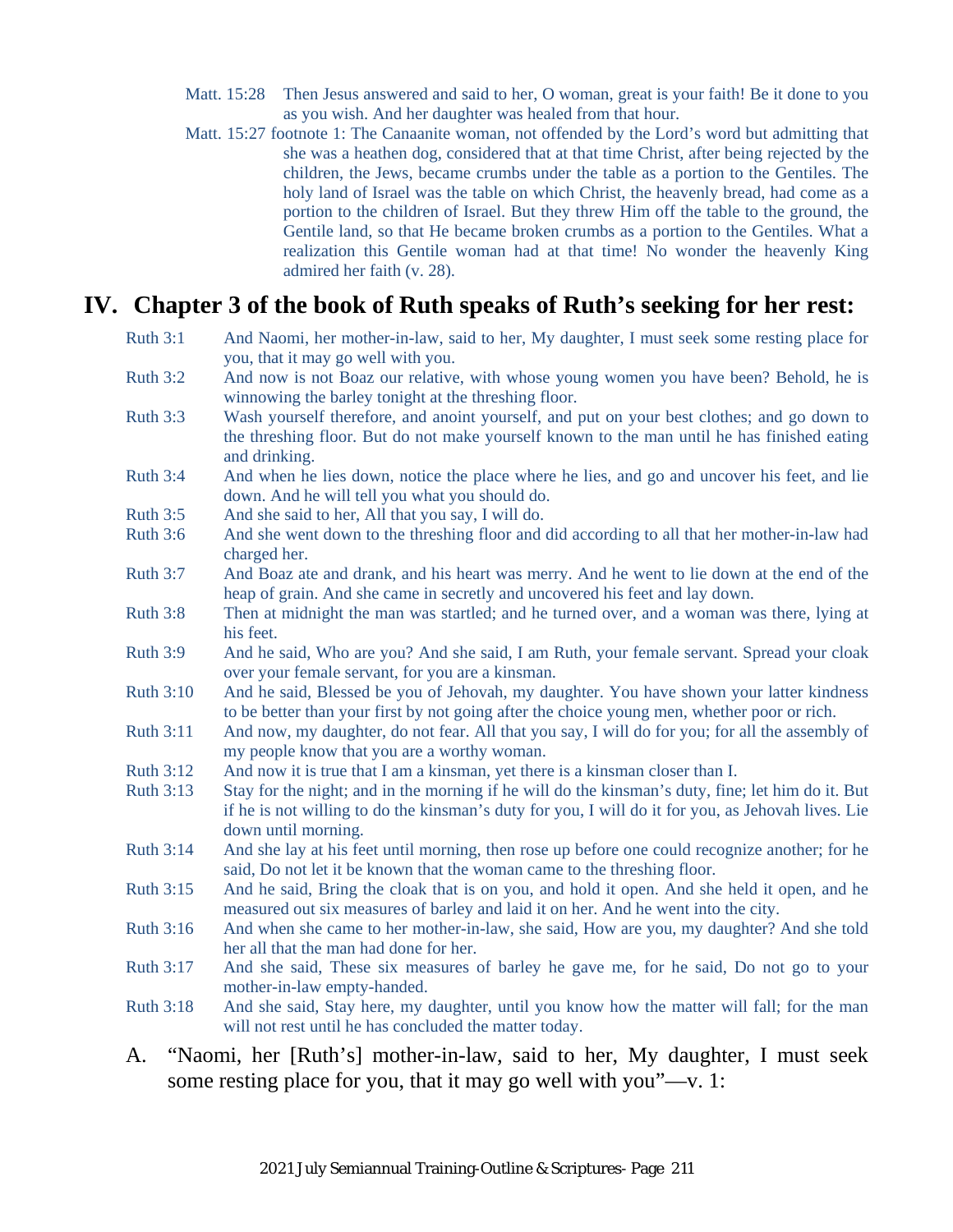- Ruth 3:1 And Naomi, her mother-in-law, said to her, My daughter, I must seek some resting place for you, that it may go well with you.
- 1.Naomi realized that the proper person to be Ruth's husband was Boaz; hence, Naomi acted as a "middleman" in order to prod Ruth to get married.
- 2.The genuine ministers of the New Testament are like Naomi in that they stir up the believers in Christ to love Him as their Bridegroom that they may take Him as their Husband—2 Cor. 11:2; Rev. 19:7; 21:9-10.
	- 2 Cor. 11:2 For I am jealous over you with a jealousy of God; for I betrothed you to one husband to present you as a pure virgin to Christ.
	- Rev. 19:7 Let us rejoice and exult, and let us give the glory to Him, for the marriage of the Lamb has come, and His wife has made herself ready.
	- Rev. 21:9 And one of the seven angels who had the seven bowls full of the seven last plagues came and spoke with me, saying, Come here; I will show you the bride, the wife of the Lamb.
	- Rev. 21:10 And he carried me away in spirit onto a great and high mountain and showed me the holy city, Jerusalem, coming down out of heaven from God,
- 3.The only way for us to have rest is to take Christ as our Husband; we must know Him as our Husband and take Him as our Husband, living in the closest and most intimate contact with Him—1 Cor. 2:9; cf. 16:22.
	- 1 Cor. 2:9 But as it is written, "Things which eye has not seen and ear has not heard and which have not come up in man's heart; things which God has prepared for those who love Him."
	- 1 Cor. 16:22 If anyone does not love the Lord, let him be accursed! The Lord comes!
- 4.If we marry Christ, taking Him as our Husband, our life will be changed; we will realize that we must have a wife's fidelity, and we will learn how to enjoy Christ as our life and our person, walking and behaving in oneness with Him—2 Cor. 2:10.

2 Cor. 2:10 But whom you forgive anything, I also forgive; for also what I have forgiven, if I have forgiven anything, it is for your sake in the person of Christ;

- B. After coming to the good land and exercising her right to enjoy its rich produce, Ruth still needed a home so that she could have rest; this kind of rest could come only through marriage:
	- 1.Although we may be saved and love the Lord, in order to have a home for our rest we must marry the Lord Jesus, taking Him as our Husband, and live together with Him in the church as our home—Rom. 7:4; 2 Cor. 11:2; Eph. 5:25-27.

| Rom. 7:4    | So then, my brothers, you also have been made dead to the law through the Body of<br>Christ so that you might be joined to another, to Him who has been raised from the<br>dead, that we might bear fruit to God. |
|-------------|-------------------------------------------------------------------------------------------------------------------------------------------------------------------------------------------------------------------|
| 2 Cor. 11:2 | For I am jealous over you with a jealousy of God; for I betrothed you to one husband<br>to present you as a pure virgin to Christ.                                                                                |
| Eph. 5:25   | Husbands, love your wives even as Christ also loved the church and gave Himself up<br>for her                                                                                                                     |
| Eph. 5:26   | That He might sanctify her, cleansing her by the washing of the water in the word,                                                                                                                                |
| Eph. 5:27   | That He might present the church to Himself glorious, not having spot or wrinkle or<br>any such things, but that she would be holy and without blemish.                                                           |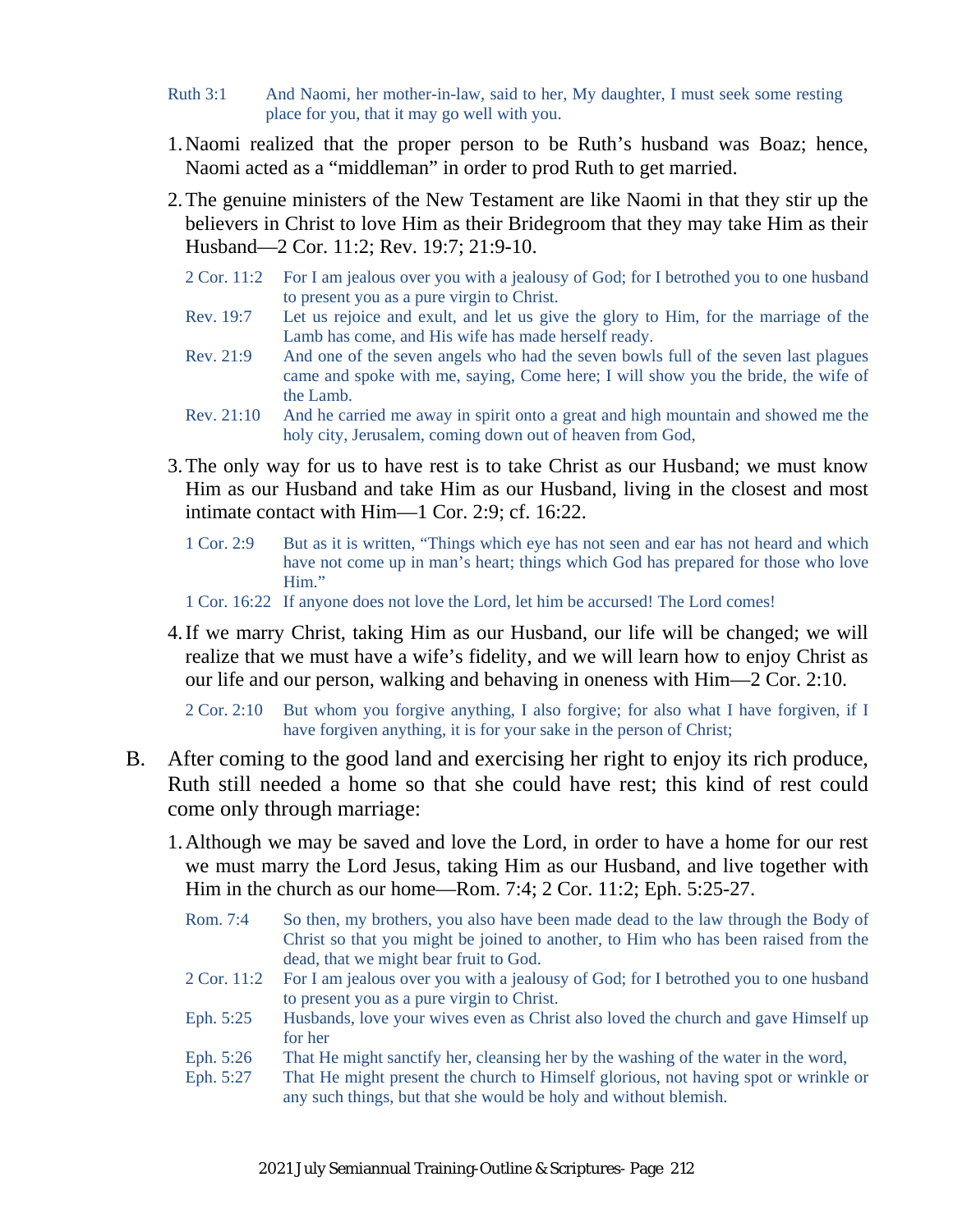2.Christ as our Husband and the church as our home are a complete unit for us to have a proper and adequate rest (v. 32).

Eph. 5:32 This mystery is great, but I speak with regard to Christ and the church.

- C. Considered in the light of Matthew 1:5-6 and 16, Ruth's seeking for her rest was actually for the continuation of the genealogy to bring in Christ.
	- Matt. 1:5 And Salmon begot Boaz of Rahab, and Boaz begot Obed of Ruth, and Obed begot Jesse,
	- Matt. 1:6 And Jesse begot David the king. And David begot Solomon of her who had been the wife of Uriah,
	- Matt. 1:16 And Jacob begot Joseph the husband of Mary, of whom was born Jesus, who is called Christ.
- D. Boaz told Ruth, "I am a kinsman, yet there is a kinsman closer than I"—Ruth 3:12:

Ruth 3:12 And now it is true that I am a kinsman, yet there is a kinsman closer than I.

- 1.In this verse the first kinsman of Ruth's husband, Ruth's closest kinsman, typifies our natural man, who cannot and will not redeem us from the indebtedness (sin) of our old man (4:1-6).
	- Ruth 4:1 Then Boaz went up to the gate and sat there. And just then the kinsman of whom Boaz had spoken came by. And Boaz said, Turn aside and sit here, friend. And he turned aside and sat down.
	- Ruth 4:2 And he took ten men from among the elders of the city and said, Sit here. And they sat down.
	- Ruth 4:3 And he said to the kinsman, Naomi, who has returned from the country of Moab, has put up for sale the portion of the field that belonged to our brother Elimelech.
	- Ruth 4:4 So I thought that I should disclose this to you and say, Buy it in the presence of those sitting here and in the presence of the elders of my people. If you can redeem it, redeem it; but if you cannot redeem it, tell me so that I will know; for there is no one to redeem it ahead of you, and I am after you. And he said, I will redeem it.
	- Ruth 4:5 Then Boaz said, On the day you buy the field from Naomi's hand, you must also acquire Ruth the Moabitess, the wife of the dead man, in order to raise up the dead man's name upon his inheritance.
	- Ruth 4:6 And the kinsman said, I cannot redeem it for myself, or else I will mar my own inheritance. You redeem for yourself what I should redeem, for I cannot redeem it.
- 2.Boaz, the second kinsman of Ruth's husband, typifies Christ, who partook of blood and flesh (Heb. 2:14) to be our Kinsman and who can redeem us from our sin, recover the lost right of our natural man in God's creation, be our new Husband in His divine organic union with us, and take us as His counterpart for His increase (Ruth 4:7-13).
	- Heb. 2:14 Since therefore the children have shared in blood and flesh, He also Himself in like manner partook of the same, that through death He might destroy him who has the might of death, that is, the devil,
	- Ruth 4:7 Now such was the custom formerly in Israel concerning redeeming and exchanging that to establish any matter a man would draw off his sandal and give it to his neighbor; this was the way of attesting it in Israel.
	- Ruth 4:8 So when the kinsman said to Boaz, Buy it for yourself, he drew off his sandal.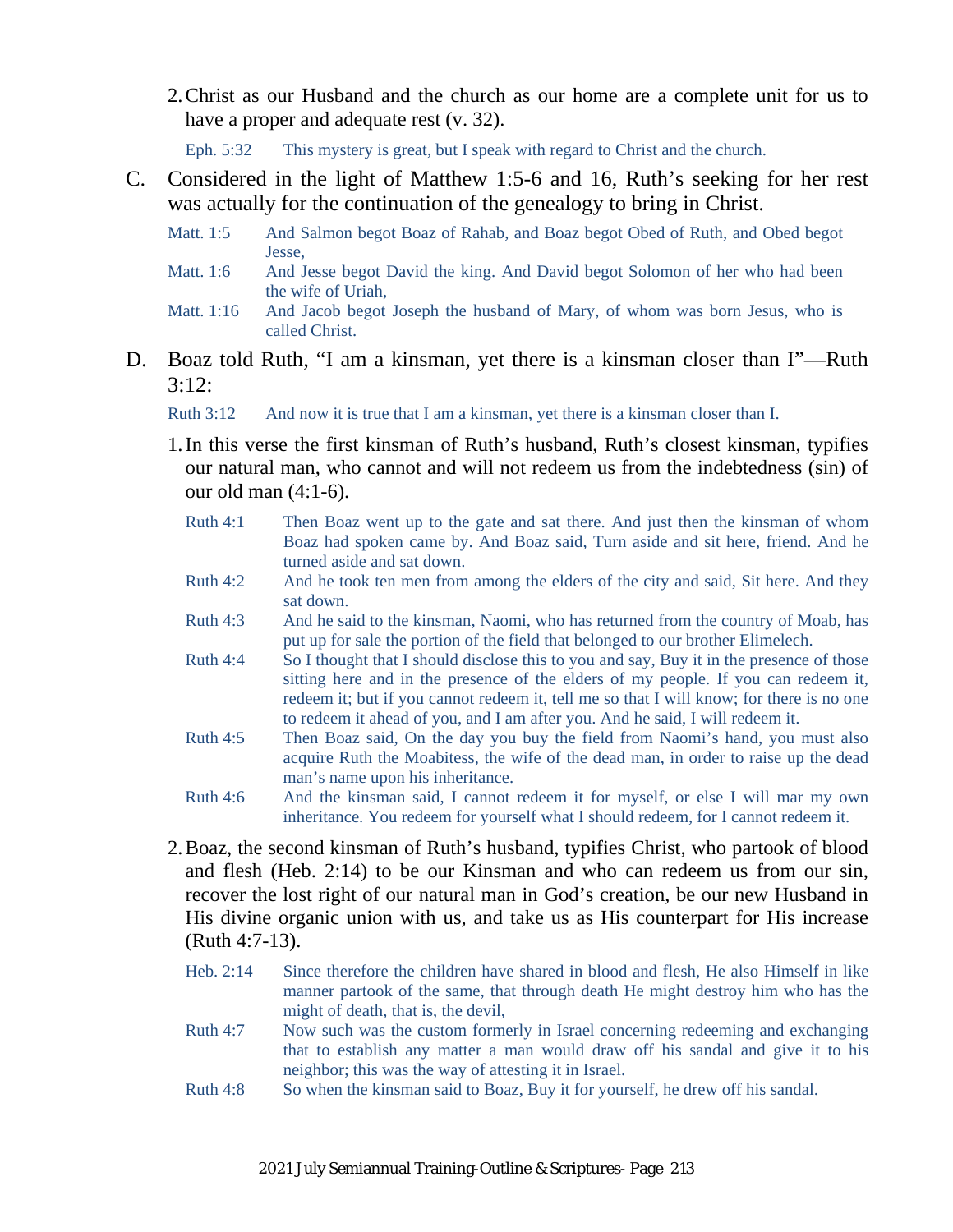- Ruth 4:9 And Boaz said to the elders and all the people, You are witnesses today, that I buy from Naomi's hand all that was Elimelech's and all that was Chilion's and Mahlon's.
- Ruth 4:10 Furthermore Ruth the Moabitess, the wife of Mahlon, I acquire as my own wife so that I may raise up the dead man's name upon his inheritance and the dead man's name may not be cut off from among his brothers and from the gate of his place. You are witnesses today.
- Ruth 4:11 And all the people who were in the gate and the elders said, We are witnesses. May Jehovah make the woman who has come into your house like Rachel and like Leah, the two who built the house of Israel. And prosper in Ephrathah, and gain a name in Bethlehem.
- Ruth 4:12 And may your house be like the house of Perez, whom Tamar bore to Judah, through the seed that Jehovah gives you by this young woman.
- Ruth 4:13 So Boaz took Ruth, and she became his wife; and he went in unto her, and Jehovah made her conceive; and she bore a son.

### **V. Chapter 4 of the book of Ruth speaks of Ruth's receiving a reward for God's economy:**

- Ruth 4:1 Then Boaz went up to the gate and sat there. And just then the kinsman of whom Boaz had spoken came by. And Boaz said, Turn aside and sit here, friend. And he turned aside and sat down.
- Ruth 4:2 And he took ten men from among the elders of the city and said, Sit here. And they sat down.
- Ruth 4:3 And he said to the kinsman, Naomi, who has returned from the country of Moab, has put up for sale the portion of the field that belonged to our brother Elimelech.
- Ruth 4:4 So I thought that I should disclose this to you and say, Buy it in the presence of those sitting here and in the presence of the elders of my people. If you can redeem it, redeem it; but if you cannot redeem it, tell me so that I will know; for there is no one to redeem it ahead of you, and I am after you. And he said, I will redeem it.
- Ruth 4:5 Then Boaz said, On the day you buy the field from Naomi's hand, you must also acquire Ruth the Moabitess, the wife of the dead man, in order to raise up the dead man's name upon his inheritance.
- Ruth 4:6 And the kinsman said, I cannot redeem it for myself, or else I will mar my own inheritance. You redeem for yourself what I should redeem, for I cannot redeem it.
- Ruth 4:7 Now such was the custom formerly in Israel concerning redeeming and exchanging that to establish any matter a man would draw off his sandal and give it to his neighbor; this was the way of attesting it in Israel.
- Ruth 4:8 So when the kinsman said to Boaz, Buy it for yourself, he drew off his sandal.
- Ruth 4:9 And Boaz said to the elders and all the people, You are witnesses today, that I buy from Naomi's hand all that was Elimelech's and all that was Chilion's and Mahlon's.
- Ruth 4:10 Furthermore Ruth the Moabitess, the wife of Mahlon, I acquire as my own wife so that I may raise up the dead man's name upon his inheritance and the dead man's name may not be cut off from among his brothers and from the gate of his place. You are witnesses today.
- Ruth 4:11 And all the people who were in the gate and the elders said, We are witnesses. May Jehovah make the woman who has come into your house like Rachel and like Leah, the two who built the house of Israel. And prosper in Ephrathah, and gain a name in Bethlehem.
- Ruth 4:12 And may your house be like the house of Perez, whom Tamar bore to Judah, through the seed that Jehovah gives you by this young woman.
- Ruth 4:13 So Boaz took Ruth, and she became his wife; and he went in unto her, and Jehovah made her conceive; and she bore a son.
- Ruth 4:14 And the women said to Naomi, Blessed be Jehovah, who has not left you today without a kinsman; and may his name be famous in Israel.
- Ruth 4:15 And he will be to you as a restorer of life and a sustainer in your old age; for your daughterin-law, who loves you and is better to you than seven sons, has borne him.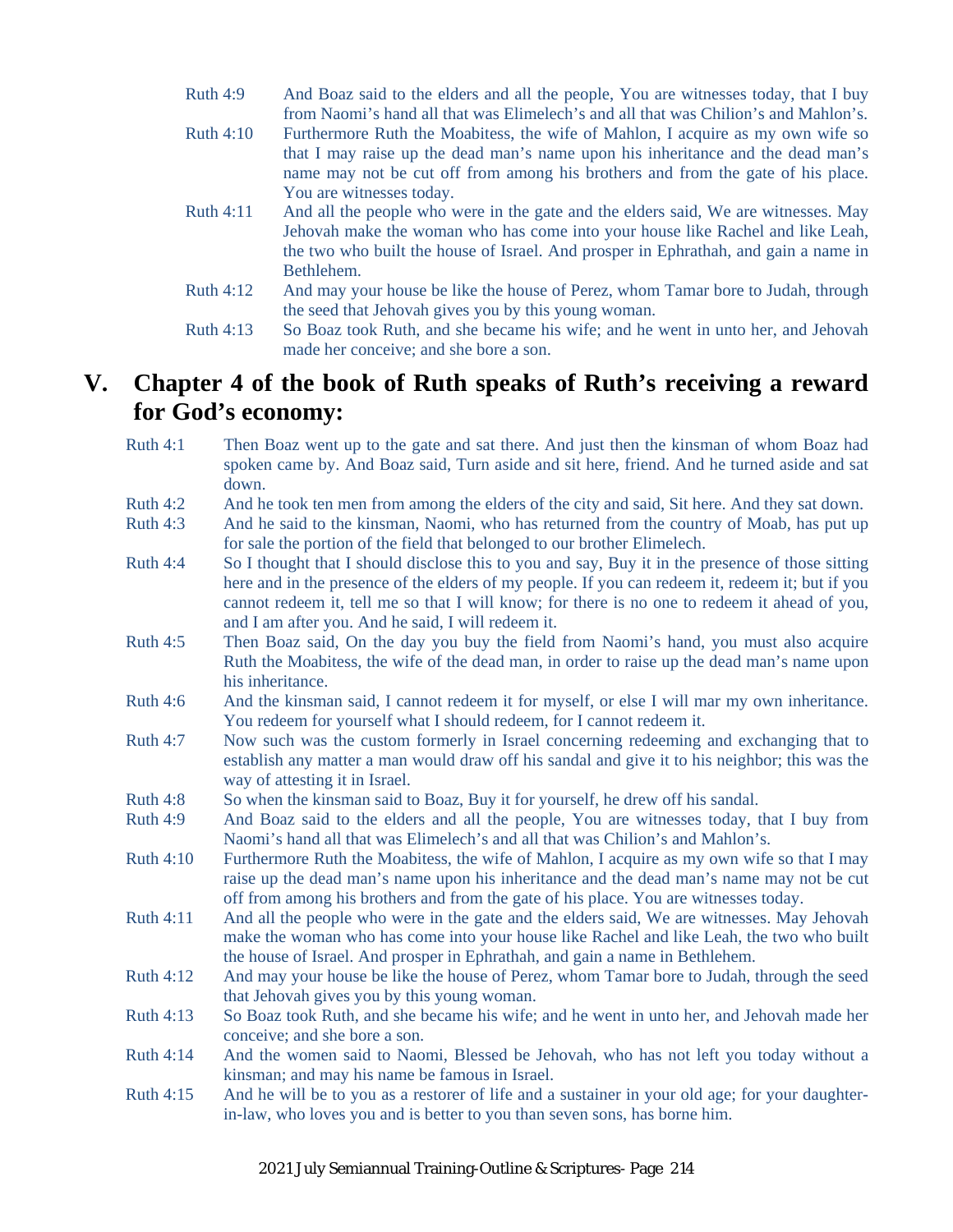- Ruth 4:16 And Naomi took the child and laid him on her bosom, and she became his nurse.
- Ruth 4:17 And the women neighbors gave him a name, saying, A son has been born to Naomi; and they called his name Obed. He is the father of Jesse, the father of David.
- Ruth 4:18 Now these are the generations of Perez: Perez begot Hezron,
- Ruth 4:19 And Hezron begot Ram, and Ram begot Amminadab,
- Ruth 4:20 And Amminadab begot Nahshon, and Nahshon begot Salmon,
- Ruth 4:21 And Salmon begot Boaz, and Boaz begot Obed,
- Ruth 4:22 And Obed begot Jesse, and Jesse begot David.
- A. As part of her reward for God's economy, Ruth gained a redeeming husband, who typifies Christ as the redeeming Husband of the believers; now as believers in Christ, we have a Husband who is our eternal, present, and daily Redeemer, rescuing us, saving us, delivering us, from all our troubles.
- B. In addition to gaining a redeeming husband, Ruth was redeemed from the indebtedness of her dead husband (vv. 1-9); this typifies the believers being redeemed from the sin of their old man:
	- Ruth 4:1 Then Boaz went up to the gate and sat there. And just then the kinsman of whom Boaz had spoken came by. And Boaz said, Turn aside and sit here, friend. And he turned aside and sat down.
	- Ruth 4:2 And he took ten men from among the elders of the city and said, Sit here. And they sat down.
	- Ruth 4:3 And he said to the kinsman, Naomi, who has returned from the country of Moab, has put up for sale the portion of the field that belonged to our brother Elimelech.
	- Ruth 4:4 So I thought that I should disclose this to you and say, Buy it in the presence of those sitting here and in the presence of the elders of my people. If you can redeem it, redeem it; but if you cannot redeem it, tell me so that I will know; for there is no one to redeem it ahead of you, and I am after you. And he said, I will redeem it.
	- Ruth 4:5 Then Boaz said, On the day you buy the field from Naomi's hand, you must also acquire Ruth the Moabitess, the wife of the dead man, in order to raise up the dead man's name upon his inheritance.
	- Ruth 4:6 And the kinsman said, I cannot redeem it for myself, or else I will mar my own inheritance. You redeem for yourself what I should redeem, for I cannot redeem it.
	- Ruth 4:7 Now such was the custom formerly in Israel concerning redeeming and exchanging that to establish any matter a man would draw off his sandal and give it to his neighbor; this was the way of attesting it in Israel.
	- Ruth 4:8 So when the kinsman said to Boaz, Buy it for yourself, he drew off his sandal.
	- Ruth 4:9 And Boaz said to the elders and all the people, You are witnesses today, that I buy from Naomi's hand all that was Elimelech's and all that was Chilion's and Mahlon's
	- 1.According to Romans 6:6 and 7:2-4, the dead husband, our old husband, is our old man; God created us to be His wife, but we rebelled against Him; we gave Him up and assumed the position of a husband for ourselves.
		- Rom. 6:6 Knowing this, that our old man has been crucified with Him in order that the body of sin might be annulled, that we should no longer serve sin as slaves;
		- Rom. 7:2 For the married woman is bound by the law to her husband while he is living; but if the husband dies, she is discharged from the law regarding the husband.
		- Rom. 7:3 So then if, while the husband is living, she is joined to another man, she will be called an adulteress; but if the husband dies, she is free from the law, so that she is not an adulteress, though she is joined to another man.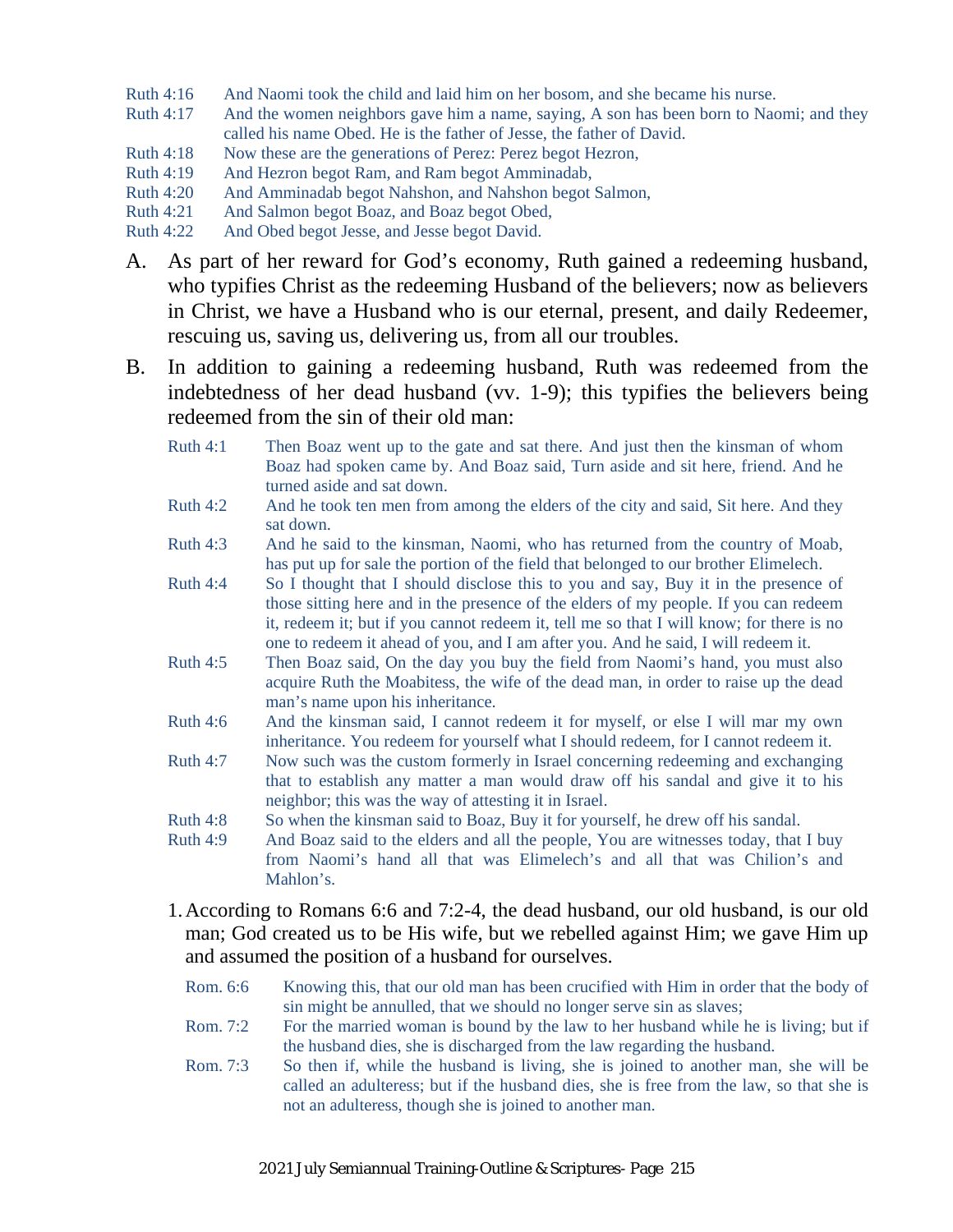- Rom. 7:4 So then, my brothers, you also have been made dead to the law through the Body of Christ so that you might be joined to another, to Him who has been raised from the dead, that we might bear fruit to God.
- 2.Our sinful husband encumbered us with many debts, but on the day we married Christ, we received a Husband who is our almighty, omnipotent Redeemer; we all need Christ to be such a Husband to us, and we should habitually come to Him and simply say, "Lord Jesus, I need You."
- C. Another aspect of Ruth's reward is that she became a crucial ancestor in the genealogy to bring in the royal house of David for the producing of Christ (Ruth 4:13b-22; Matt. 1:5-16); this indicates that she had an all-inclusive and allextensive gain with the position and capacity to bring Christ into the human race; she is thus a great link in the chain that is bringing Christ to every corner of the earth.
	- Ruth 4:13 So Boaz took Ruth, and she became his wife; and he went in unto her, and Jehovah made her conceive; and she bore a son.
	- Ruth 4:14 And the women said to Naomi, Blessed be Jehovah, who has not left you today without a kinsman; and may his name be famous in Israel.
	- Ruth 4:15 And he will be to you as a restorer of life and a sustainer in your old age; for your daughter-in-law, who loves you and is better to you than seven sons, has borne him.
	- Ruth 4:16 And Naomi took the child and laid him on her bosom, and she became his nurse.
	- Ruth 4:17 And the women neighbors gave him a name, saying, A son has been born to Naomi; and they called his name Obed. He is the father of Jesse, the father of David.
	- Ruth 4:18 Now these are the generations of Perez: Perez begot Hezron,
	- Ruth 4:19 And Hezron begot Ram, and Ram begot Amminadab,
	- Ruth 4:20 And Amminadab begot Nahshon, and Nahshon begot Salmon,
	- Ruth 4:21 And Salmon begot Boaz, and Boaz begot Obed,
	- Ruth 4:22 And Obed begot Jesse, and Jesse begot David.
	- Matt. 1:5 And Salmon begot Boaz of Rahab, and Boaz begot Obed of Ruth, and Obed begot Jesse,
	- Matt. 1:6 And Jesse begot David the king. And David begot Solomon of her who had been the wife of Uriah,
	- Matt. 1:7 And Solomon begot Rehoboam, and Rehoboam begot Abijah, and Abijah begot Asa,
	- Matt. 1:8 And Asa begot Jehoshaphat, and Jehoshaphat begot Joram, and Joram begot Uzziah,
	- Matt. 1:9 And Uzziah begot Jotham, and Jotham begot Ahaz, and Ahaz begot Hezekiah,
	- Matt. 1:10 And Hezekiah begot Manasseh, and Manasseh begot Amon, and Amon begot Josiah.
	- Matt. 1:11 And Josiah begot Jeconiah and his brothers at the time of the deportation to Babylon.
	- Matt. 1:12 And after the deportation to Babylon, Jeconiah begot Salathiel, and Salathiel begot Zerubbabel,
	- Matt. 1:13 And Zerubbabel begot Abiud, and Abiud begot Eliakim, and Eliakim begot Azor,
	- Matt. 1:14 And Azor begot Zadok, and Zadok begot Achim, and Achim begot Eliud,
	- Matt. 1:15 And Eliud begot Eleazar, and Eleazar begot Matthan, and Matthan begot Jacob,

Matt. 1:16 And Jacob begot Joseph the husband of Mary, of whom was born Jesus, who is called Christ.

D. Ruth not only became a crucial ancestor in the genealogy for the producing of